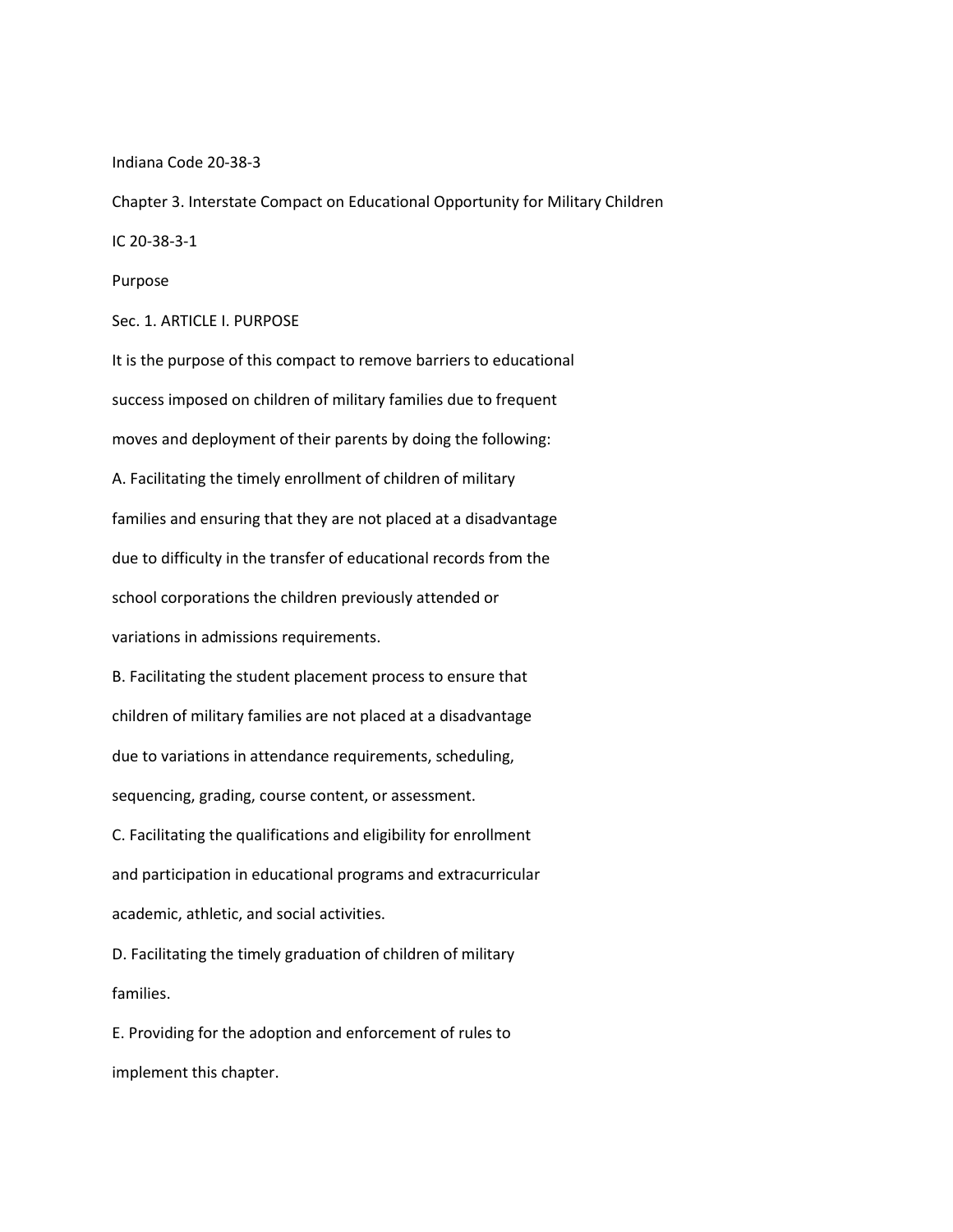F. Providing for the uniform collection and sharing of information among member states, schools, and military families. G. Promoting coordination among this compact and other compacts affecting children of military families. H. Promoting flexibility and cooperation among the educational system, students, and families to achieve educational success for the students. As added by P.L.21-2009, SEC.1. IC 20-38-3-2 Definitions Sec. 2. ARTICLE II. DEFINITIONS As used in this compact, unless the context clearly requires a different construction: A. "Active duty" means full-time duty status in the armed forces of the United States or the National Guard and Reserve on active duty orders under 10 U.S.C. 1209 and 10 U.S.C 1211. B. "Children of military families" means school aged children who are enrolled in kindergarten through grade 12 and are members of the household of an active duty member. C. "Compact commissioner" means the voting representative of each member state appointed under section 9 of this chapter. D. "Deployment" means the period beginning one (1) month before a service member departs from the member's home station on military orders and ending six (6) months after the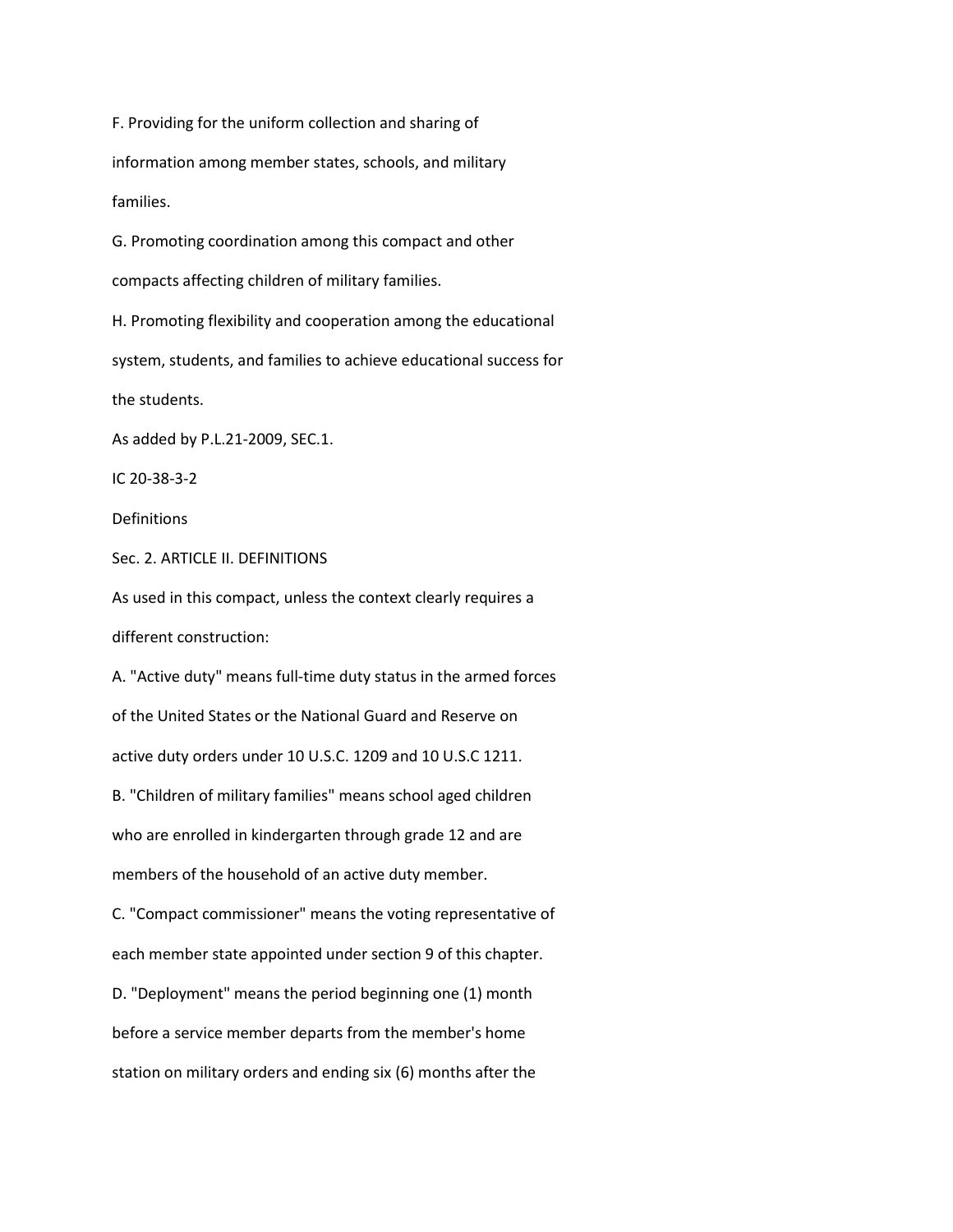service member returns to the member's home station.

E. "Educational records" means the official records, files, and data that are directly related to a student and maintained by a school or local education agency. The term includes general identifying data, records of attendance and academic work completed, records of achievement and results of evaluative tests, health data, disciplinary status, test protocols, and individualized education programs.

F. "Extracurricular activities" means voluntary activities sponsored by a school, a local education agency, or an organization approved by a local education agency. The term includes preparation for and involvement in public performances, contests, athletic competitions, demonstrations, displays, and club activities.

G. "Interstate commission" refers to the interstate commission on Educational Opportunity for Military Children created by Article IX of this compact.

H. "Local education agency" means a public administrative agency authorized by the state to control and direct kindergarten through grade 12 public educational institutions.

I. "Member state" means a state that has enacted this compact. J. "Military installation" means a base, a camp, a post, a station, a yard, a center, a homeport facility for a ship, or any other activity under the jurisdiction of the United States Department of Defense. The term includes a leased facility located within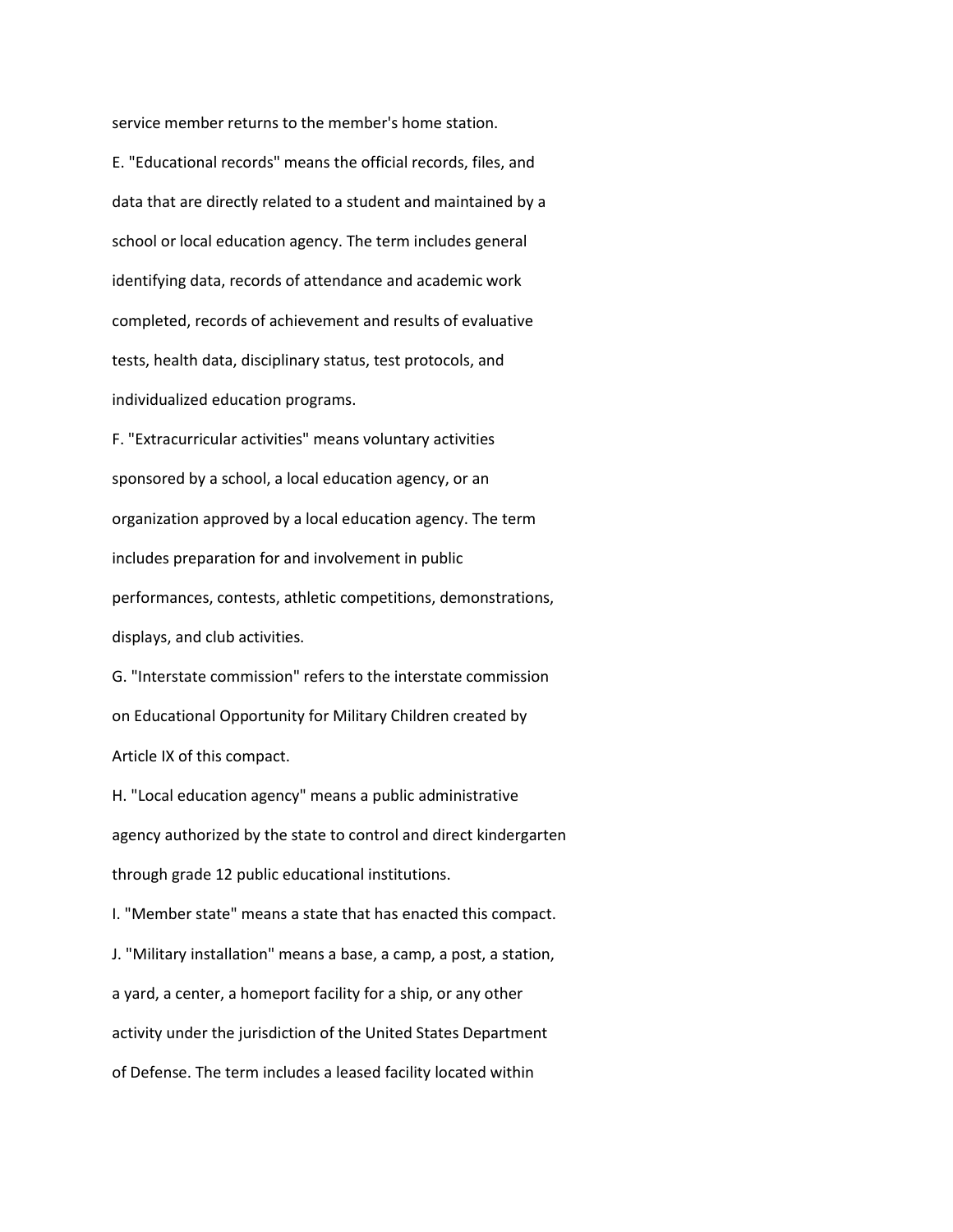the United States, the District of Columbia, the Commonwealth of Puerto Rico, the United States Virgin Islands, Guam, American Samoa, the Northern Marianas Islands, or any other United States territory. The term does not include a facility used primarily for civil works, rivers and harbors projects, or flood control projects.

K. "Nonmember state" means a state that has not enacted this compact.

L. "Receiving state" means the state to which a child of a military family is sent, brought, or caused to be sent or brought. M. "Rule" means a written statement by the interstate commission adopted under Article XII of this compact that is of general applicability, that implements, interprets, or prescribes a policy of provision of the interstate compact, and that has the force and effect of statutory law on a member state. The term includes the amendment, repeal, or suspension of an existing rule.

N. "Sending state" means the state from which a child of a military family is sent, brought, or caused to be sent or brought. O. "State" means a state of the United States, the District of Columbia, the Commonwealth of Puerto Rico, the United States Virgin Islands, Guam, American Samoa, the Northern Marianas Islands, or any other United States territory.

P. "Student" means a child of a military family for whom a local education agency receives public funding and who is formally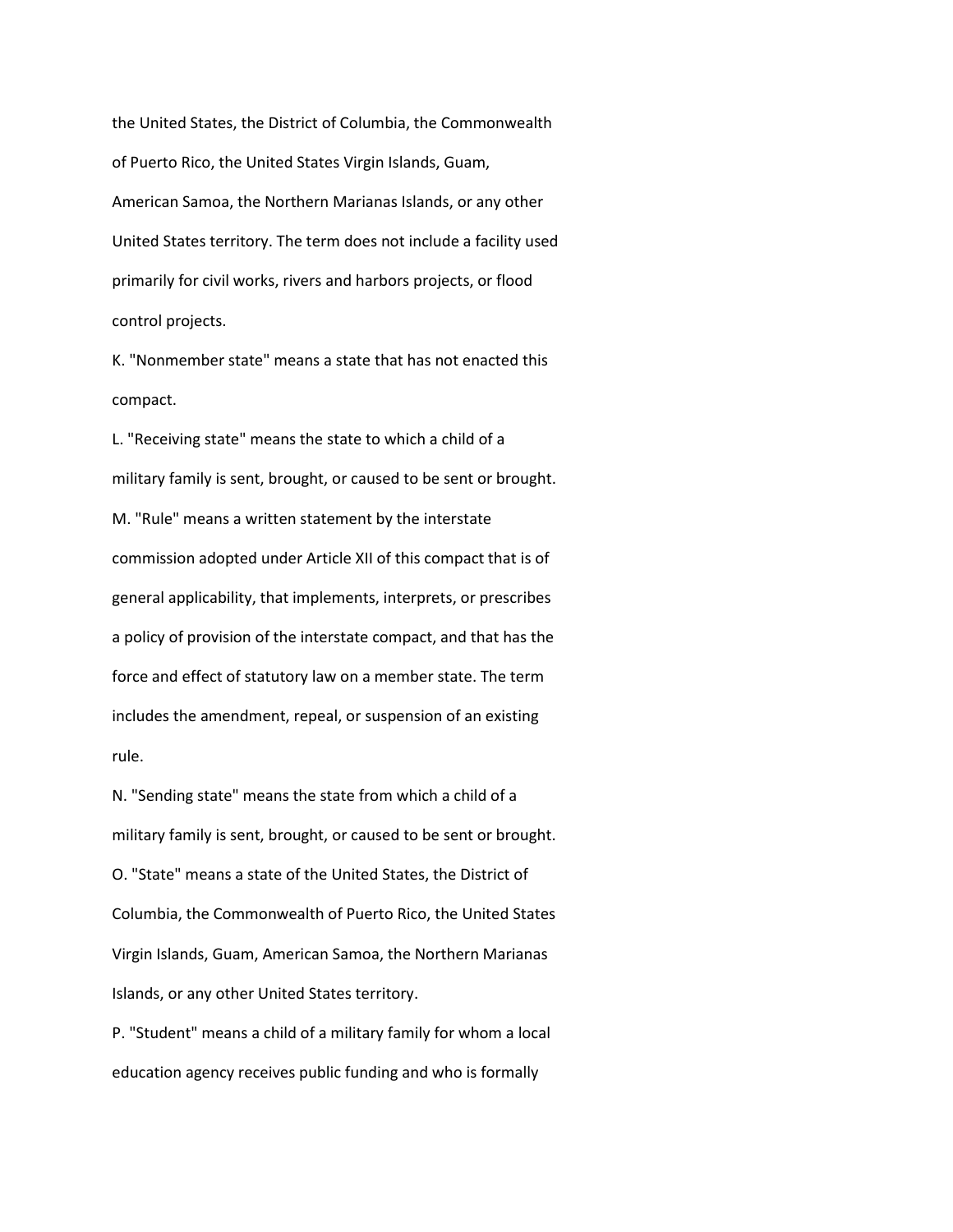enrolled in kindergarten through grade 12.

Q. "Transition" means the formal and physical process of transferring a student between schools or the period during which a student transfers from a school in the sending state to a school in the receiving states.

R. "Uniformed services" means the United States Army, Navy, Air Force, Marine Corps, or Coast Guard. The term includes the commission corp of the National Oceanic and Atmospheric Administration and the Public Health Services.

S. "Veteran" means an individual who served in and was discharged or released from the uniformed services under conditions other than dishonorable.

As added by P.L.21-2009, SEC.1.

IC 20-38-3-3

Applicability

Sec. 3. ARTICLE III. APPLICABILITY

A. Except as otherwise provided in paragraph B, this compact applies to the children of the following:

1. An active duty member of the uniformed services, including

a member of the National Guard and Reserve on active duty

orders under 10 U.S.C. 1209 and 10 U.S.C 1211.

2. A member or veteran of the uniformed services who is

severely injured and medically discharged or retired for at least

one (1) year after medical discharge or retirement.

3. A member of the uniformed services who dies on active duty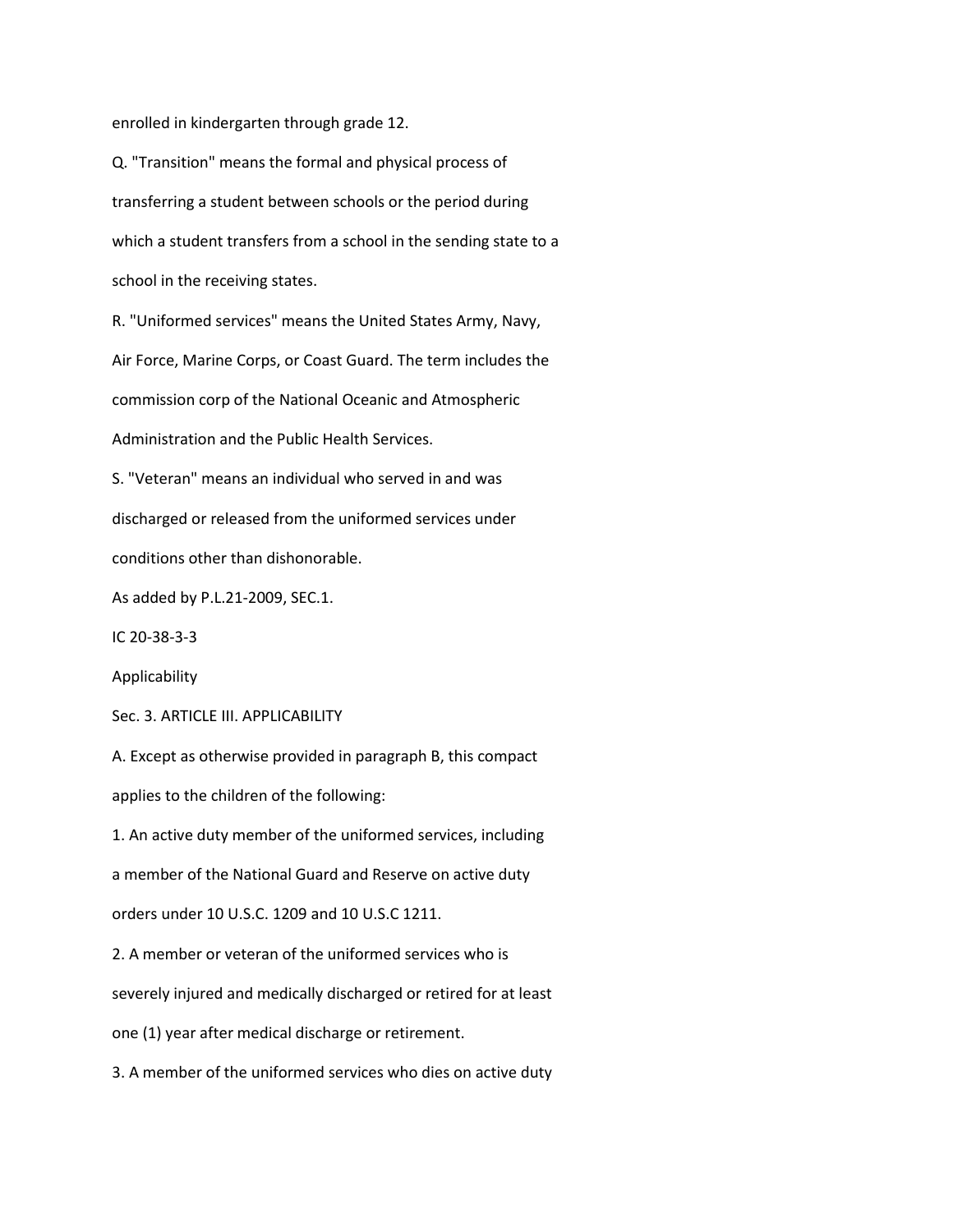or as a result of injuries sustained on active duty, for one (1) year after the member's death.

B. This compact applies only to local education agencies as

defined in this compact.

C. This compact does not apply to the children of the following:

1. Inactive members of the National Guard and military

reserves.

2. Retired members of the uniformed services, except as

provided in paragraph A.

3. Veterans of the uniformed services, except as provided in

paragraph A.

4. Other United States Department of Defense personnel and

other federal agency civilian and contract employees not defined

as active duty members of the uniformed services.

As added by P.L.21-2009, SEC.1. Amended by P.L.1-2010, SEC.81.

IC 20-38-3-4

Educational records and enrollment

Sec. 4. ARTICLE IV. EDUCATIONAL RECORDS AND

## ENROLLMENT

A. If official educational records cannot be released to the parents for the purpose of transfer, the custodian of the records in the sending state shall prepare and furnish to the parent a complete set of unofficial educational records containing uniform information as determined by the interstate commission. Upon receipt of the unofficial educational records by a school in the receiving state, the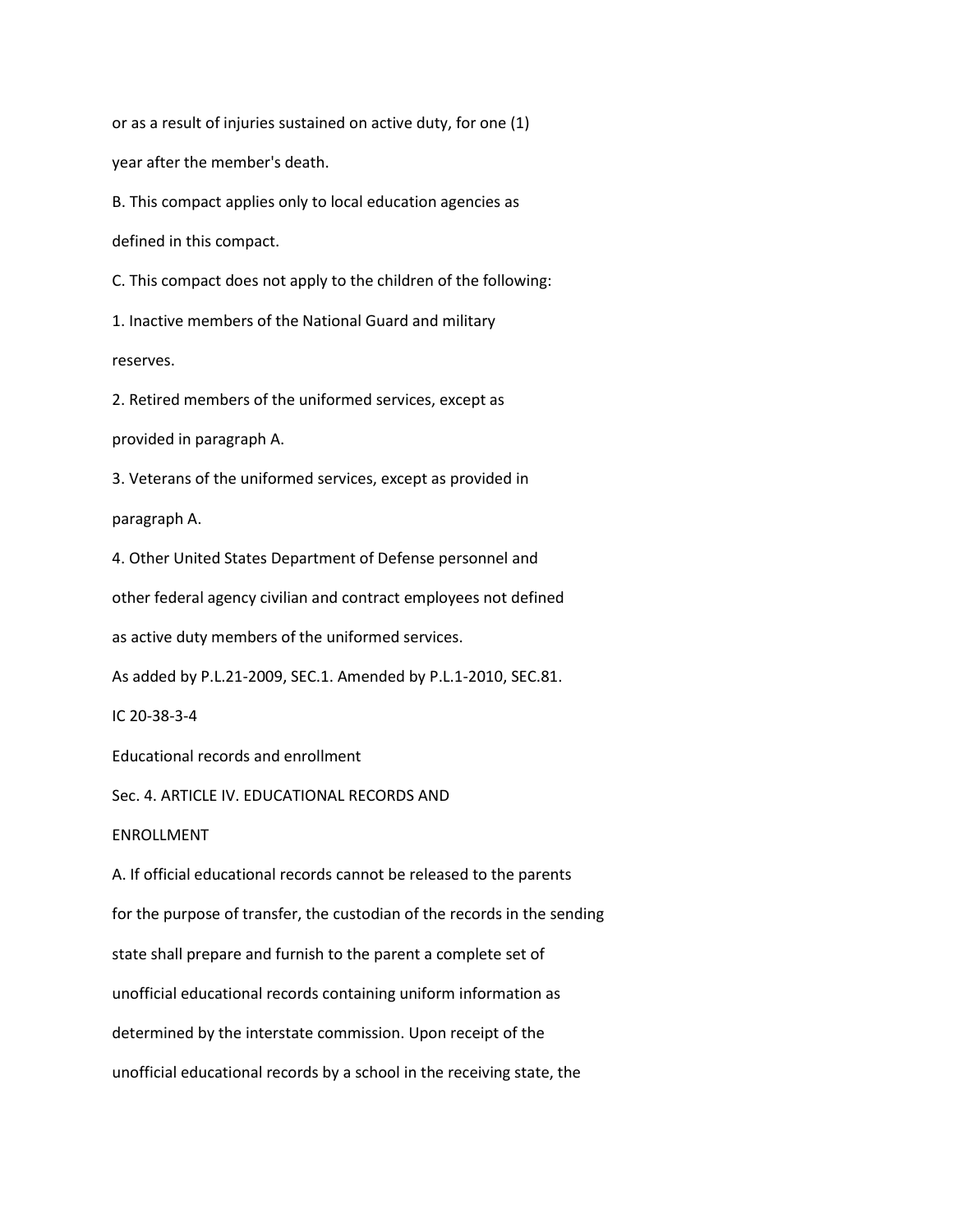school shall enroll and appropriately place the student based on the information provided in the unofficial records, pending validation by the official records, as quickly as possible.

B. At the same time as the enrollment and conditional placement of the student, the school in the receiving state shall request the student's official educational record from the school in the sending state. Upon receipt of this request, the school in the sending state shall process and furnish the official educational records to the school in the receiving state within ten (10) days of such time as is reasonably determined under the rules adopted by the interstate commission.

C. Member states shall give thirty (30) days after the date of enrollment, or within such time as is reasonably determined under the rules adopted by the interstate commission, for students to obtain immunizations required by the receiving state. For a series of immunizations, initial vaccinations must be obtained within thirty (30) days or within such time as is reasonably determined under the rules adopted by the interstate commission.

D. Students may continue their enrollment at grade level in the receiving state commensurate with their grade level (including kindergarten) from a local education agency in the sending state at the time of transition, regardless of age. A student who has satisfactorily completed the prerequisite grade level in the local education agency in the sending state is eligible for enrollment in the next highest grade level in the receiving state, regardless of age. A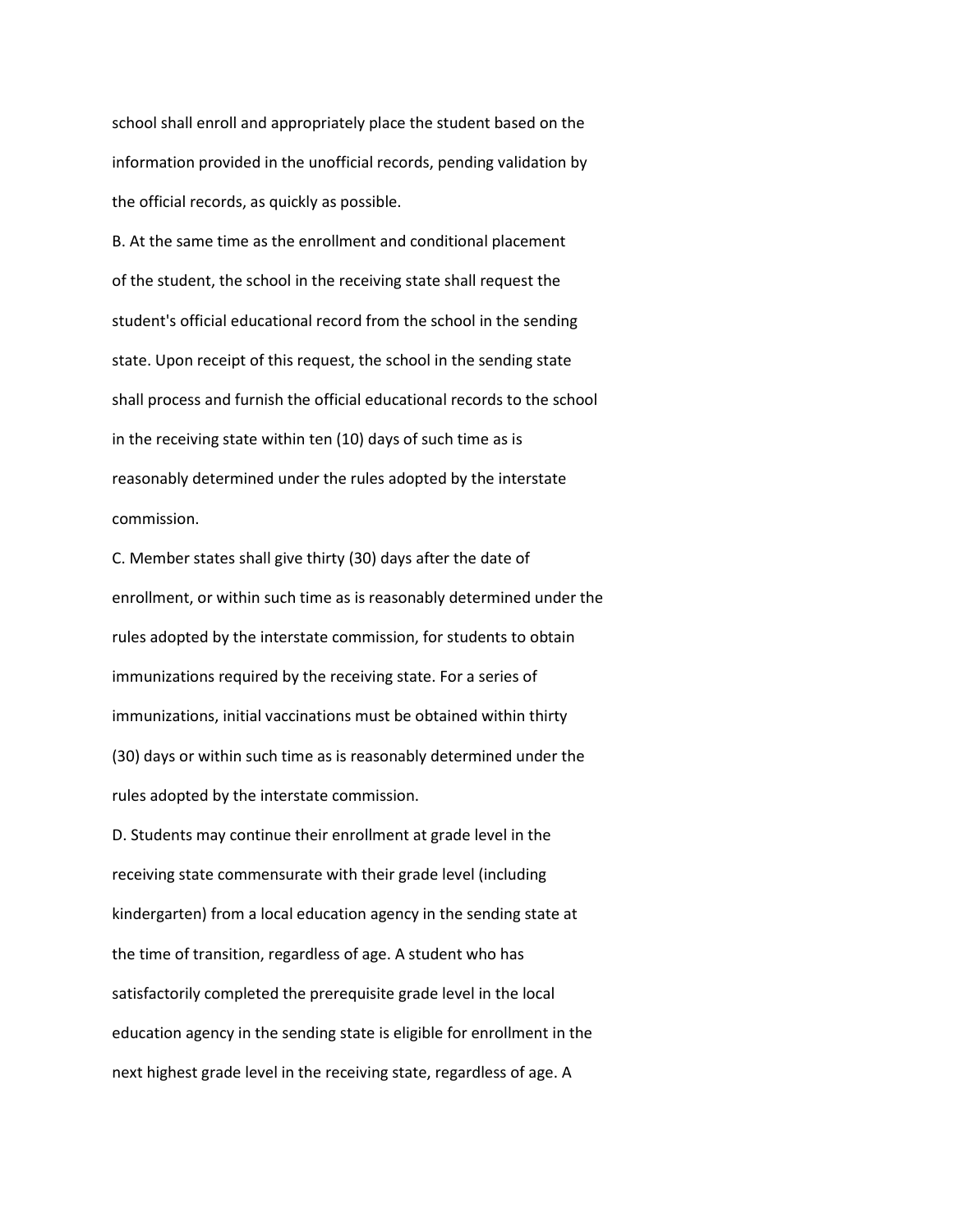student who transfers after the start of the school year in the receiving state shall enter the school in the receiving state on the student's validated level from an accredited school in the sending state.

As added by P.L.21-2009, SEC.1.

IC 20-38-3-5

Placement and attendance

Sec. 5. ARTICLE V. PLACEMENT AND ATTENDANCE

A. When a student transfers before or during a school year, the receiving state school initially shall honor placement of the student in educational courses based on the student's enrollment in the sending state school, on educational assessments conducted at the school in the sending state if the courses are offered, or on both the enrollment and assessments. Course placement includes honors, international baccalaureate, advanced placement, vocational, technical, and career pathways courses. Continuing the student's academic program from the previous school and promoting placement in academically and career challenging courses are paramount when considering placement. The school in the receiving state may perform subsequent evaluations to ensure appropriate placement and continued enrollment of the student in the courses. B. The receiving state school initially shall honor placement of a student in educational programs based on current educational assessments conducted at the school in the sending state or by participation or placement in similar programs in the sending state. Similar programs include gifted and talented programs and English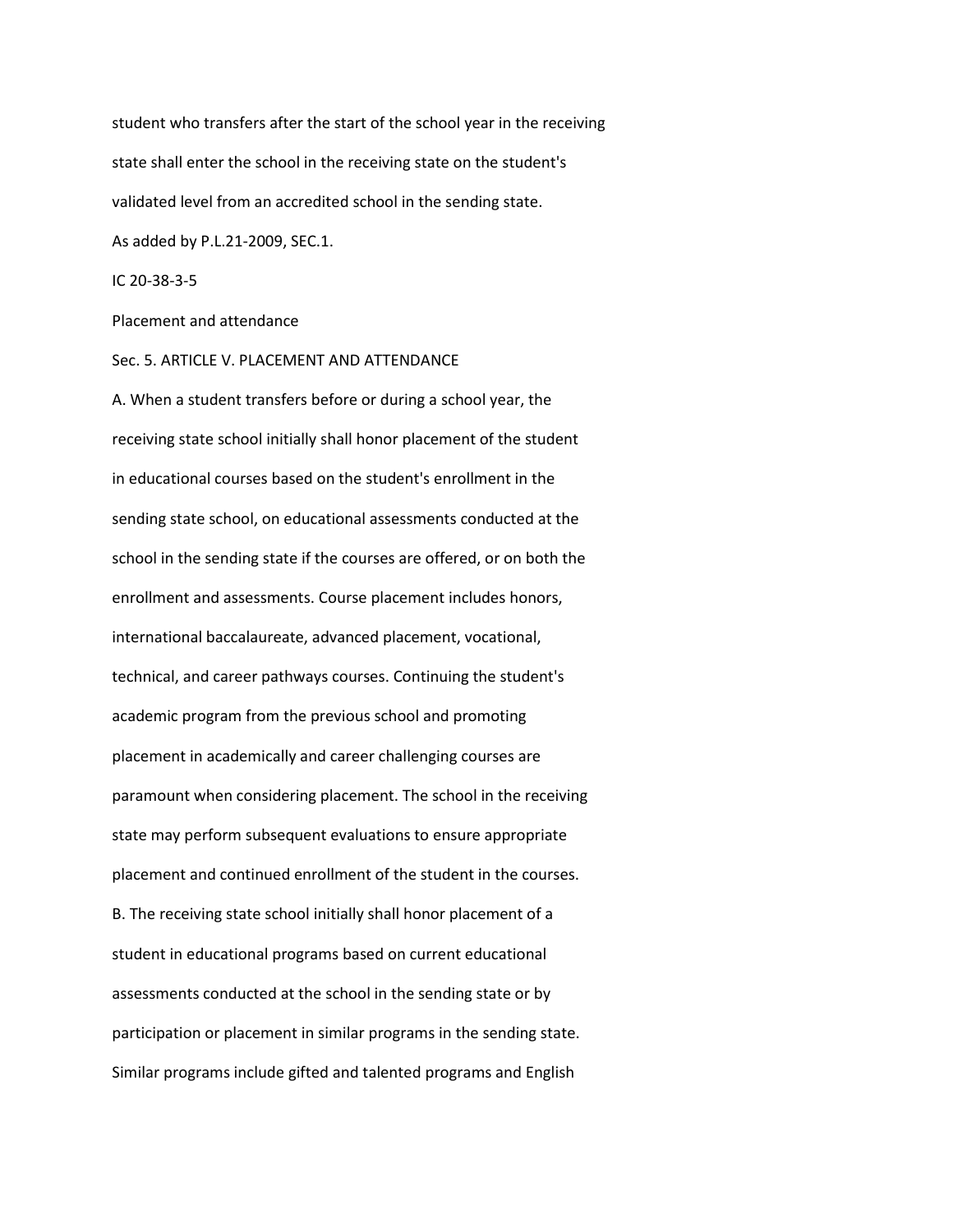as a second language programs. A school in a receiving state may perform subsequent evaluations to ensure appropriate placement of a student.

C. In compliance with the federal requirements of the Individuals with Disabilities Education Act, 20 U.S.C. 1400 et seq., the receiving state shall initially provide comparable services to a student with disabilities based on the student's current individualized education program.

D. In compliance with the requirements of Section 504 of the Rehabilitation Act, 29 U.S.C. 794, and with Title II of the Americans with Disabilities Act, 42 U.S.C. 12131 through 12165, the receiving state shall make reasonable accommodations and modifications to address the needs of incoming students with disabilities, subject to an existing 504 Plan or Title II Plan, to provide the student with equal access to education. A school in a receiving state may perform subsequent evaluations to ensure appropriate placement of a student. E. Local education agency administrative officials have flexibility in waiving course or program prerequisites or other preconditions for placement in courses or programs offered under the jurisdiction of the local education agency.

F. A student whose parent or legal guardian is an active duty member of the uniformed services and has been called to duty for, is on leave from, or has immediately returned from deployment to a combat zone or combat support posting, shall be granted additional excused absences at the discretion of the local education agency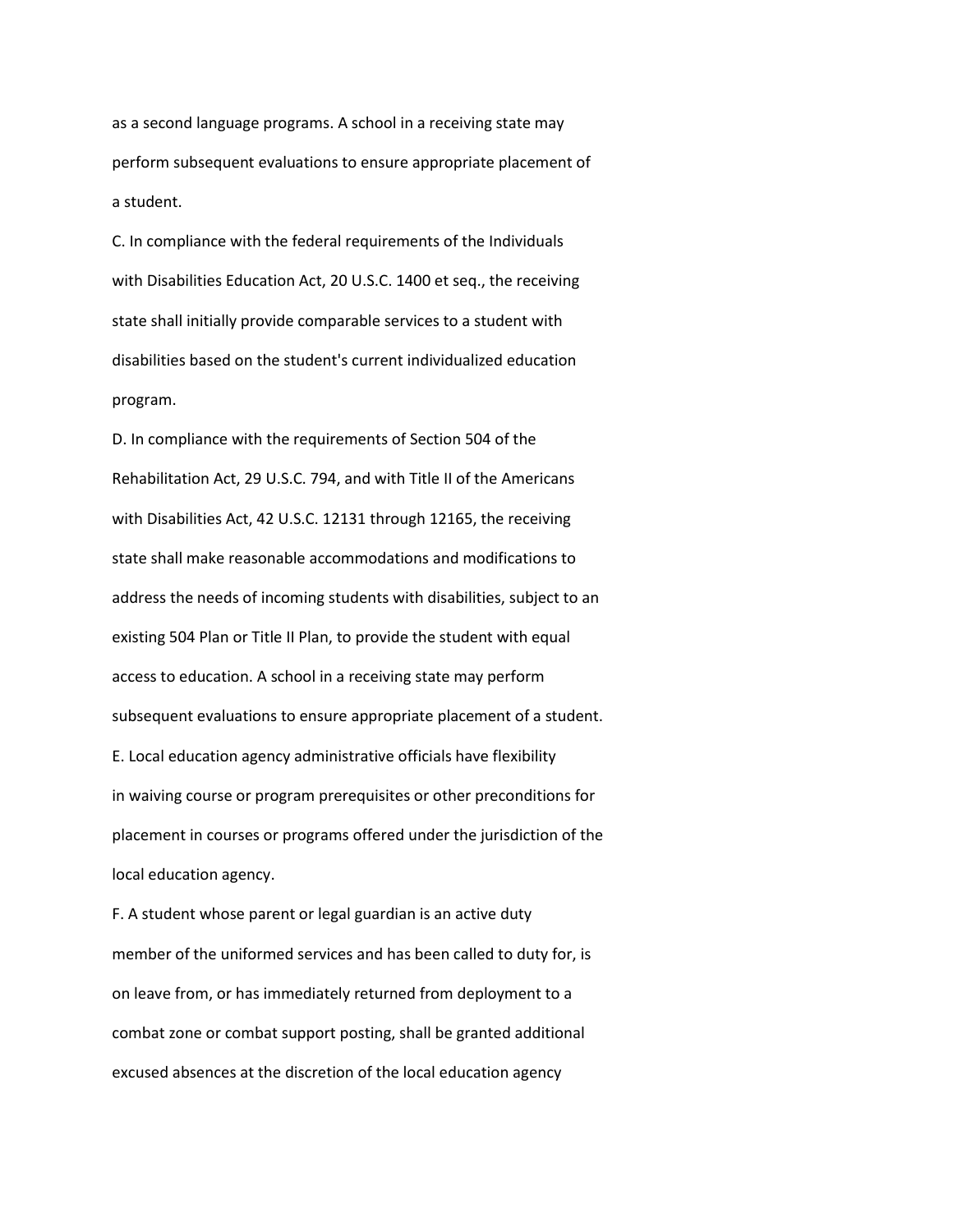superintendent to visit with the parent or legal guardian before the leave or deployment. As added by P.L.21-2009, SEC.1. IC 20-38-3-6 Eligibility Sec. 6. ARTICLE VI. ELIGIBILITY A. Eligibility for enrollment 1. A special power of attorney, relative to the guardianship of a child of a military family, is sufficient for the purposes of enrollment and all other actions requiring parental participation and consent. 2. A local education agency is prohibited from charging local

tuition to a transitioning child of a military family placed in the care of a noncustodial parent or another person standing in loco parentis who lives in a jurisdiction other than the jurisdiction of the custodial parent.

3. A transitioning child of a military family, placed in the care of a noncustodial parent or another person standing in loco parentis who lives in a jurisdiction other than the jurisdiction of the custodial parent, may attend the school in which the child was enrolled while residing with the custodial parent.

B. States and local education agencies shall facilitate the opportunity for the inclusion of transitioning children of military families in extracurricular activities, regardless of application deadlines, to the extent the children are otherwise qualified.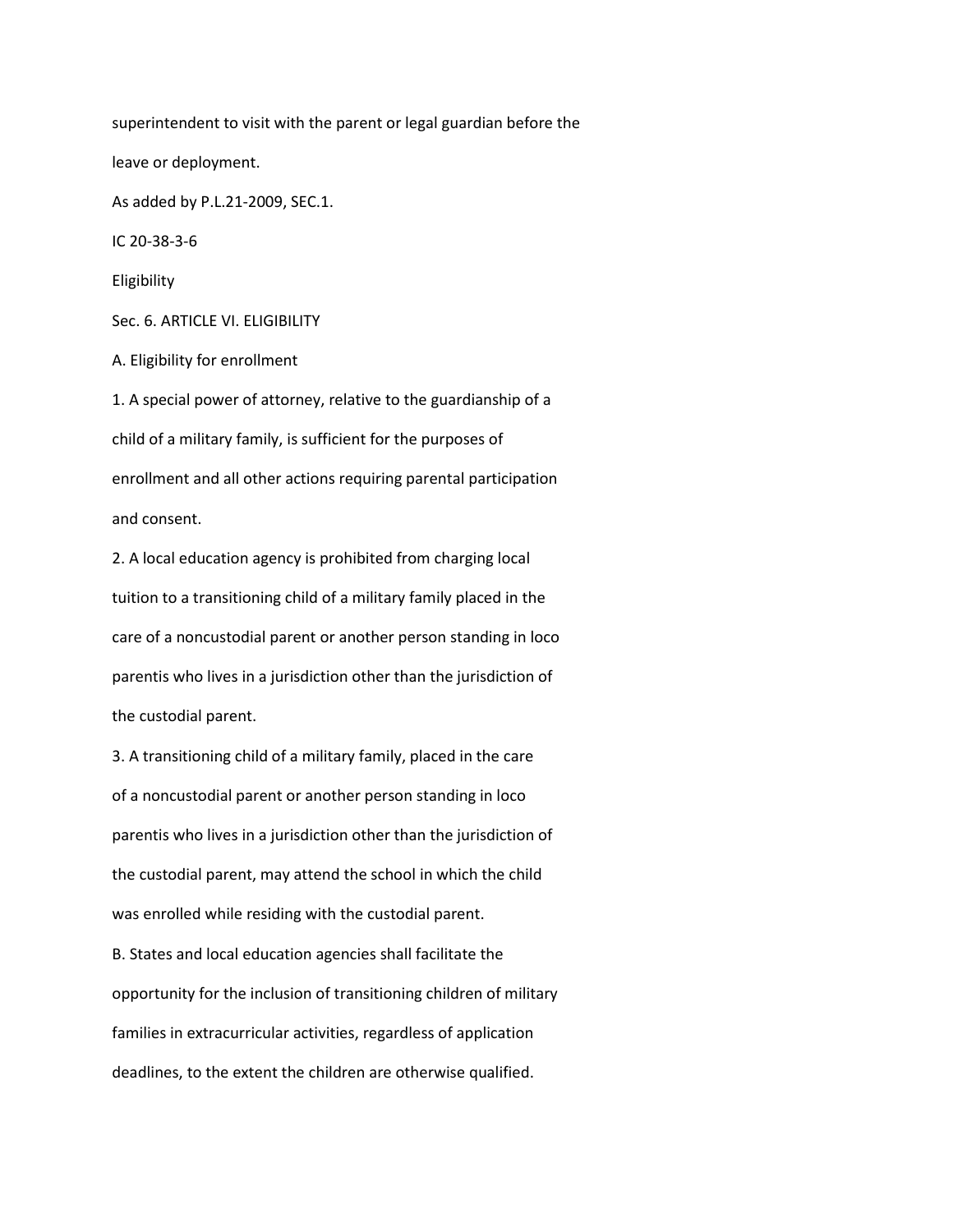As added by P.L.21-2009, SEC.1.

IC 20-38-3-7

**Graduation** 

Sec. 7. ARTICLE VII. GRADUATION

To facilitate the on time graduation of children of military families, states and local education agencies shall follow the following procedures:

A. Local education agency administrative officials shall waive specific courses required for graduation if a student has satisfactorily completed similar course work in another local education agency. If a local education agency does not grant a waiver to a student who would qualify to graduate from the sending school, the local education agency must provide reasonable justification for denial of the waiver and provide alternative means to acquire the required course work so the student may graduate on time.

B. A receiving state shall accept any of the following in place of testing requirements for graduation in the receiving state:

1. Exit or end of course exams required for graduation from the sending state.

2. National norm referenced achievement tests.

3. Alternative testing.

If a receiving state fails to accept an alternative listed in this paragraph for a student transferring during the student's senior year, paragraph C applies.

C. If a student who transfers at the beginning of the student's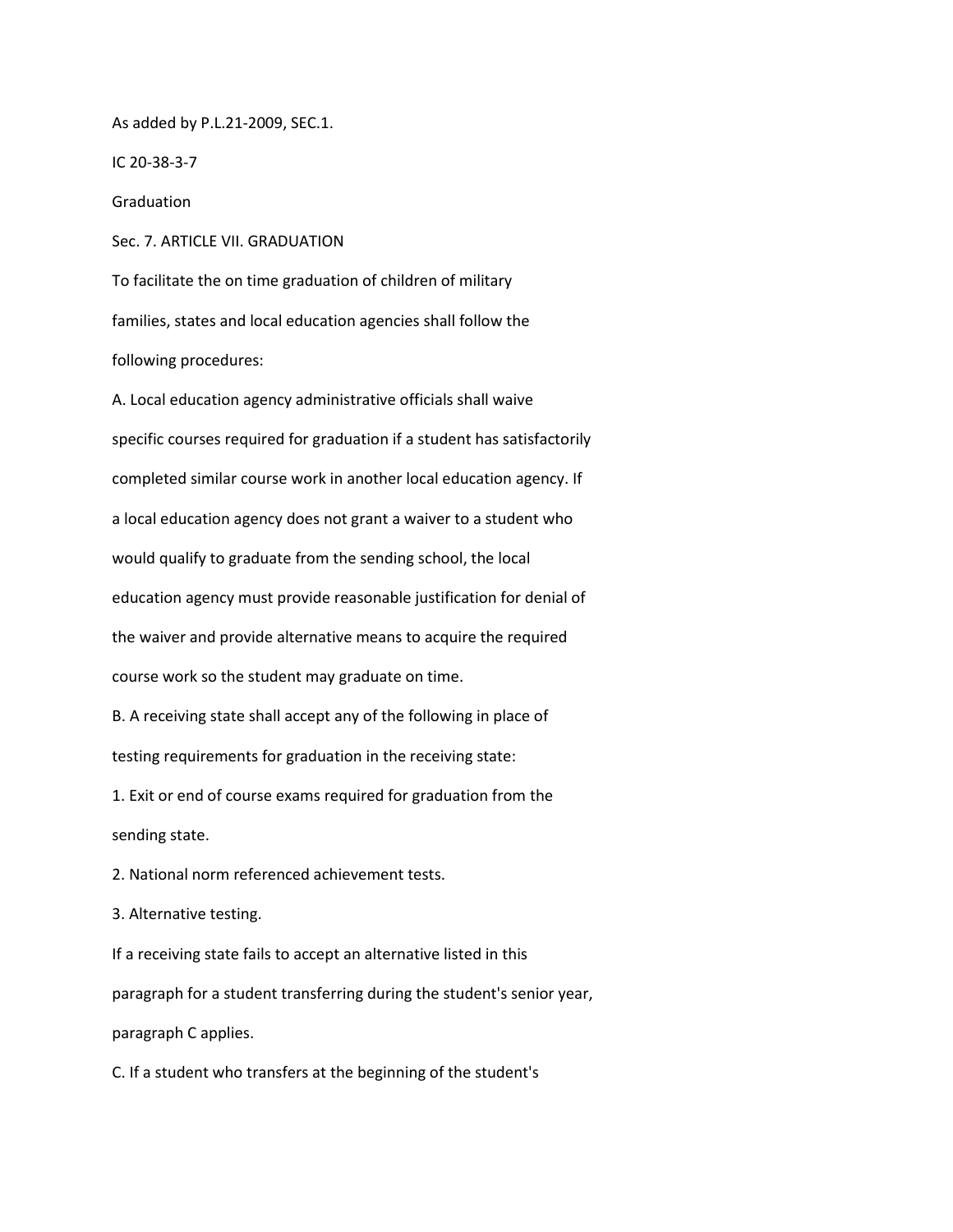senior year is ineligible to graduate from the receiving local education agency after all alternatives under paragraph B have been considered, the sending and receiving local education agencies shall ensure the receipt of a diploma from the sending local education agency if the student meets the graduation requirements of the sending local education agency. If a sending or receiving state is not a member state, the state that is a member state shall use best efforts to facilitate the on time graduation of the student under paragraphs A and B.

As added by P.L.21-2009, SEC.1.

IC 20-38-3-8

State coordination

Sec. 8. ARTICLE VIII. STATE COORDINATION

A. A member state shall create a state council or use an existing body or board to coordinate the actions of government agencies, local education agencies, and military installations concerning the state's participation in and compliance with this compact and interstate

proper means, including the use of judicial process.

E. To establish and maintain offices located within one (1) or

more member states.

F. To purchase and maintain insurance and bonds.

G. To borrow, accept, hire, or contract for personnel services.

H. To establish and appoint committees, including an executive

committee required by Article IX, Section E. The executive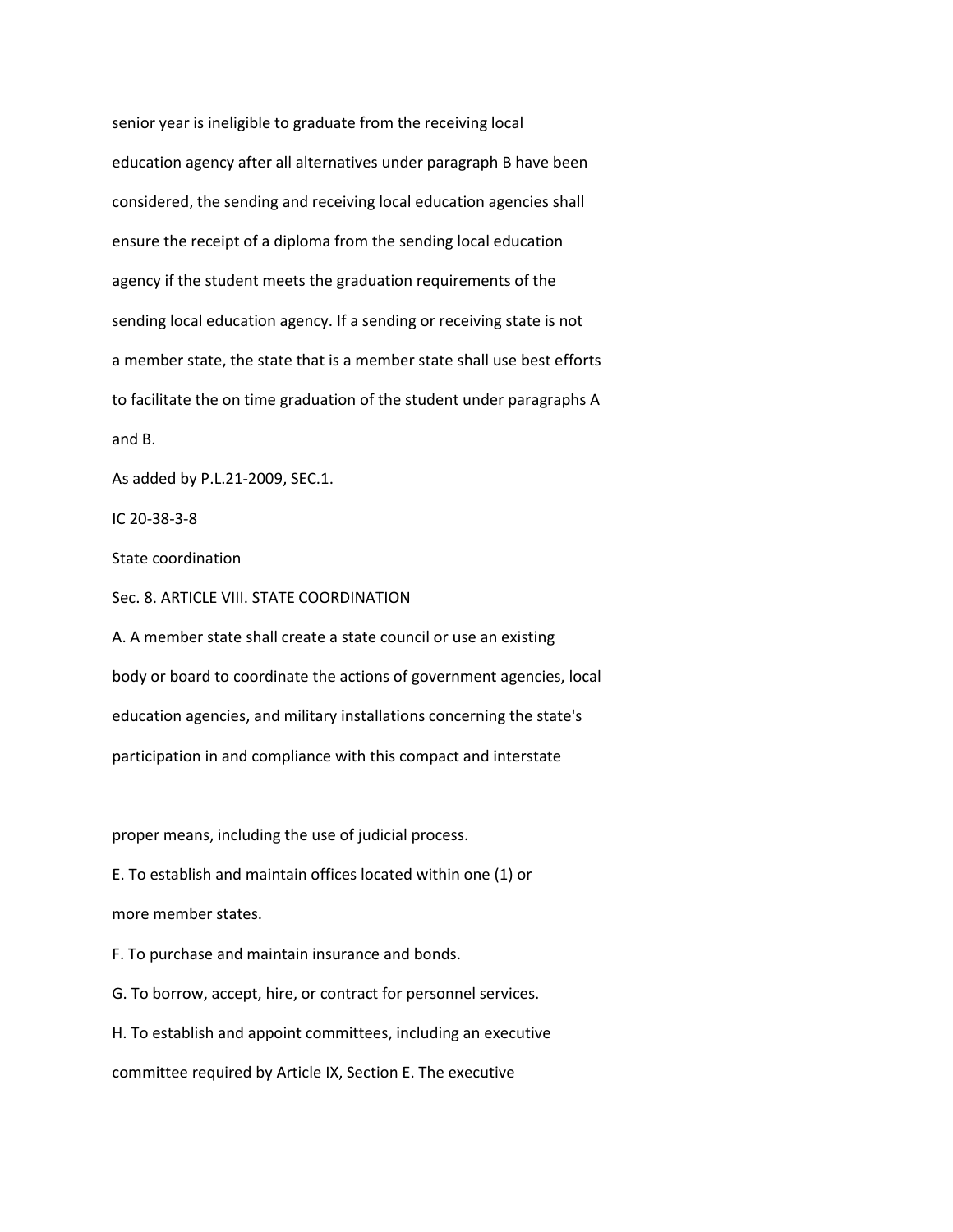committee has the power to act on behalf of the interstate commission in carrying out the powers and duties of the interstate commission. I. To elect or appoint officers, attorneys, employees, agents, or consultants, and to fix their compensation, define their duties, and determine their qualifications, and to establish the interstate commission's personnel policies and programs relating to conflicts of interest, rates of compensation, and qualifications of personnel. J. To accept donations and grants of money, equipment, supplies, materials, and services, and to receive, use, and dispose of the donations and grants.

K. To lease, purchase, accept contributions or donations of, or otherwise own, hold, improve, or use any property.

L. To sell, convey, mortgage, pledge, lease, exchange, abandon, or otherwise dispose of any property.

M. To establish a budget and make expenditures.

N. To adopt a seal and bylaws governing the management and operation of the interstate commission.

O. To report annually to the legislatures, governors, judiciary, and the state councils of the member states about the activities of the interstate commission during the preceding year. A report must include any recommendations adopted by the interstate commission. A report to the general assembly must be in an electronic format under IC 5-14-6.

P. To coordinate education, training, and public awareness for officials and parents regarding the compact and its implementation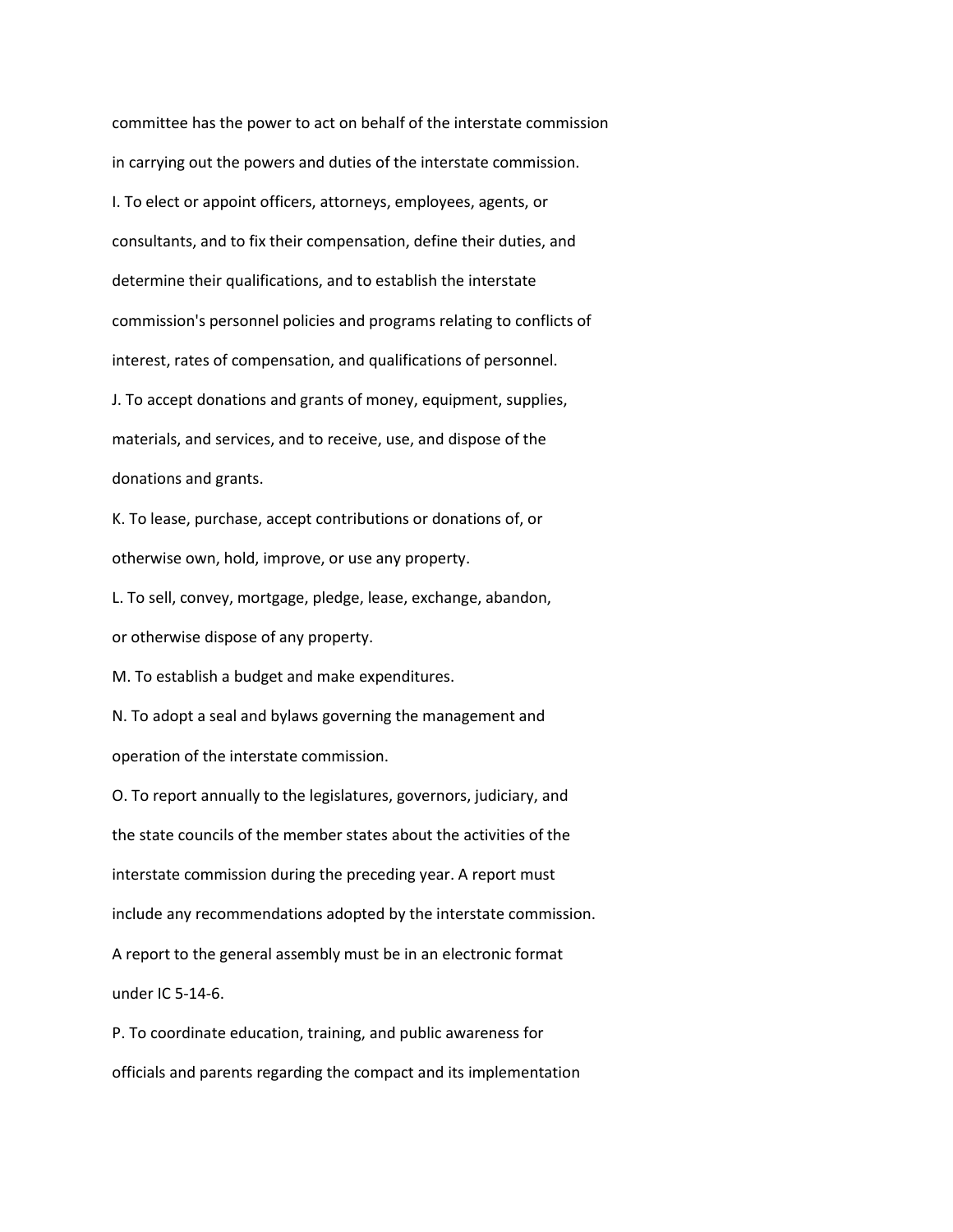and operation.

Q. To establish uniform standards for the reporting, collecting, and exchanging of data.

R. To maintain corporate books and records in accordance with

the bylaws.

S. To perform necessary and appropriate functions to achieve the

purposes of this compact.

T. To provide for the uniform collection and sharing of

information among member states, schools, and military families

under this compact.

As added by P.L.21-2009, SEC.1.

IC 20-38-3-11

Organization and operation of commission

Sec. 11. ARTICLE XI. ORGANIZATION AND OPERATION

OF THE INTERSTATE COMMISSION

A. The interstate commission shall, by a majority of members

present and voting, within twelve (12) months after the first interstate

commission meeting, adopt bylaws to govern its conduct and carry

out the purposes of this compact, including the following:

1. Establishing the fiscal year of the interstate commission.

2. Establishing an executive committee and other necessary committees.

3. Providing for the establishment of committees and for

governing any delegation of authority or function of the

interstate commission.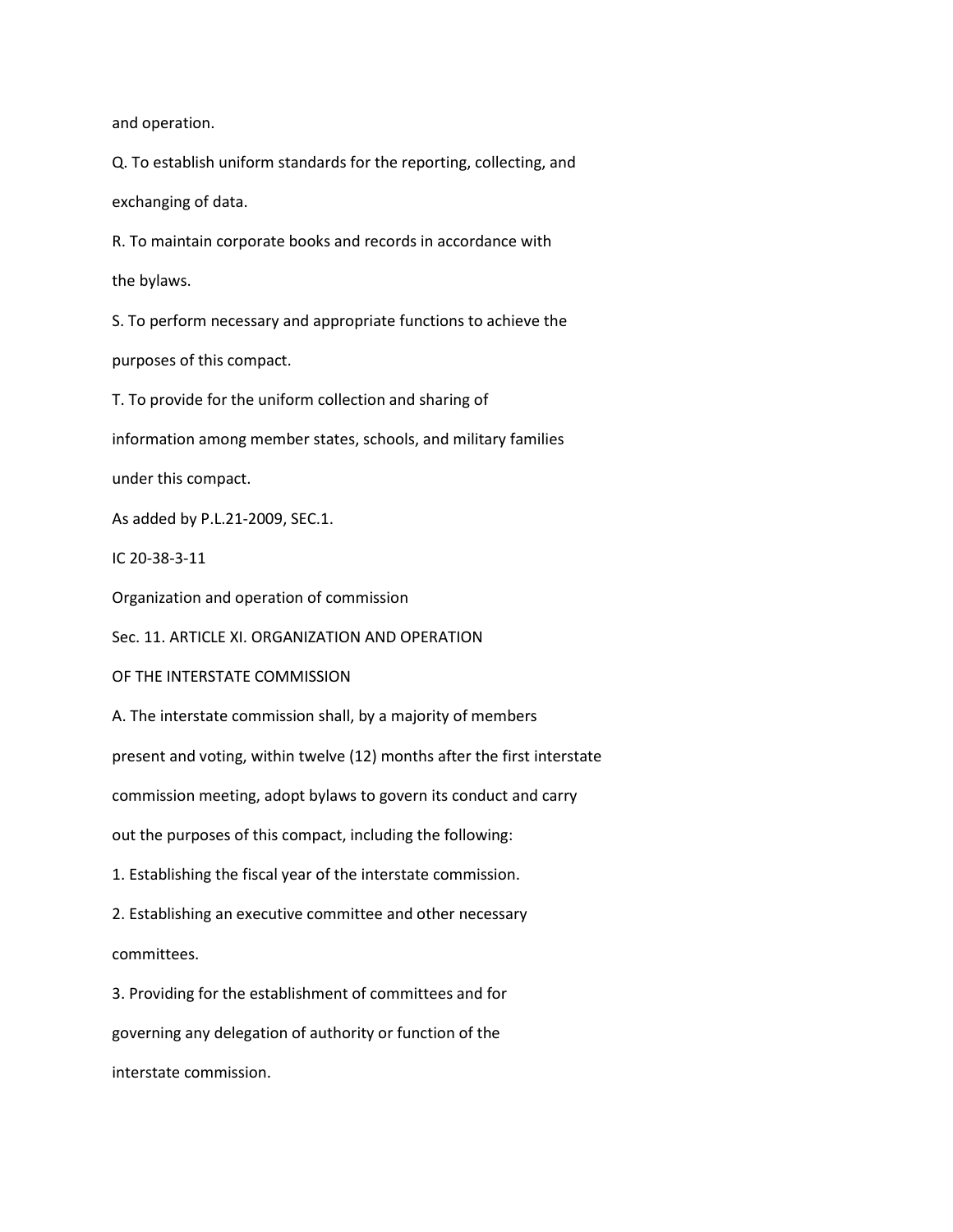4. Providing reasonable procedures for calling and conducting meetings of the interstate commission and ensuring reasonable notice of each meeting.

5. Establishing the titles and responsibilities of the officers and staff of the interstate commission.

6. Providing a mechanism for concluding the operations of the interstate commission and the return of surplus funds existing upon the termination of the compact after the payment and reserving of all the debts and obligations of the interstate commission.

7. Providing "start up" rules for initial administration of this compact.

B. The interstate commission shall, by a majority of members, elect annually from its members a chairperson, a vice chairperson, and a treasurer, each of whom has the authority and duties specified in the bylaws. The chairperson or vice chairperson, as applicable, shall preside at all meetings of the interstate commission. The elected officers shall serve without compensation or remuneration from the interstate commission. However, subject to the availability of budgeted funds, the officers shall be reimbursed for ordinary and necessary costs and expenses incurred in the performance of their responsibilities as officers of the interstate commission.

C. Executive Committee, Officers, and Personnel

1. The executive committee has the authority and duties set forth in the bylaws, including: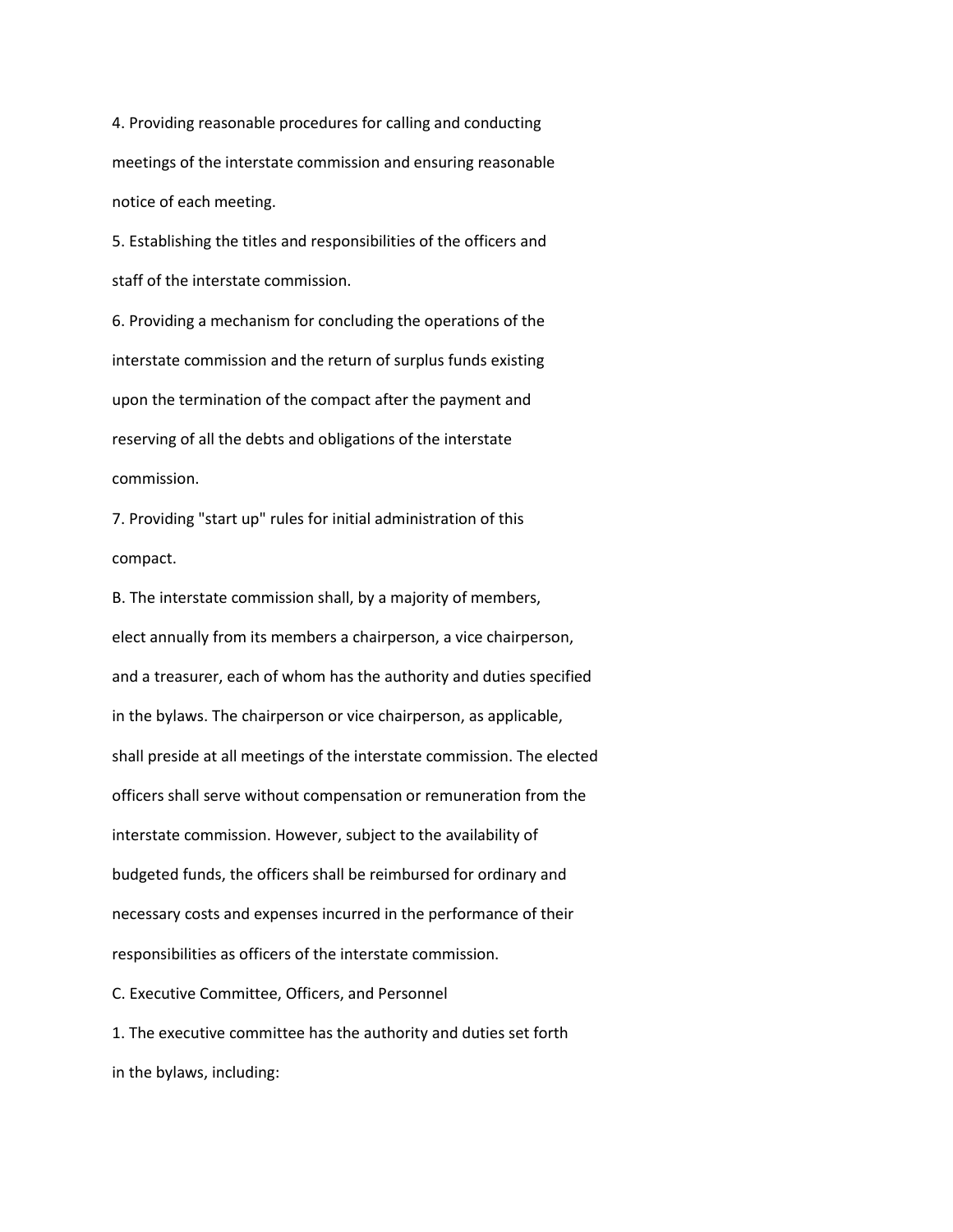a. managing the affairs of the interstate commission in a manner consistent with the bylaws and purposes of the interstate commission;

b. overseeing an organizational structure within, and appropriate procedures for, the interstate commission to provide for the creation of rules, operating procedures, and administrative and technical support functions; and c. planning, implementing, and coordinating communications and activities with other state, federal, and local government organizations to advance the goals of the interstate commission.

2. The executive committee may, subject to the approval of the interstate commission, appoint or retain an executive director for a period, upon such terms and conditions, and for such compensation as the interstate commission may consider appropriate. The executive director shall serve as secretary to the interstate commission but is not a member of the interstate commission. The executive director shall hire and supervise other persons authorized by the interstate commission. D. The interstate commission's executive director and interstate commission employees are immune from suit and liability, personally or in their official capacities, for a claim for damage to or loss of property or personal injury or other civil liability caused or arising out of or relating to an actual or alleged act, error, or omission that occurred, or that such a person had a reasonable basis for believing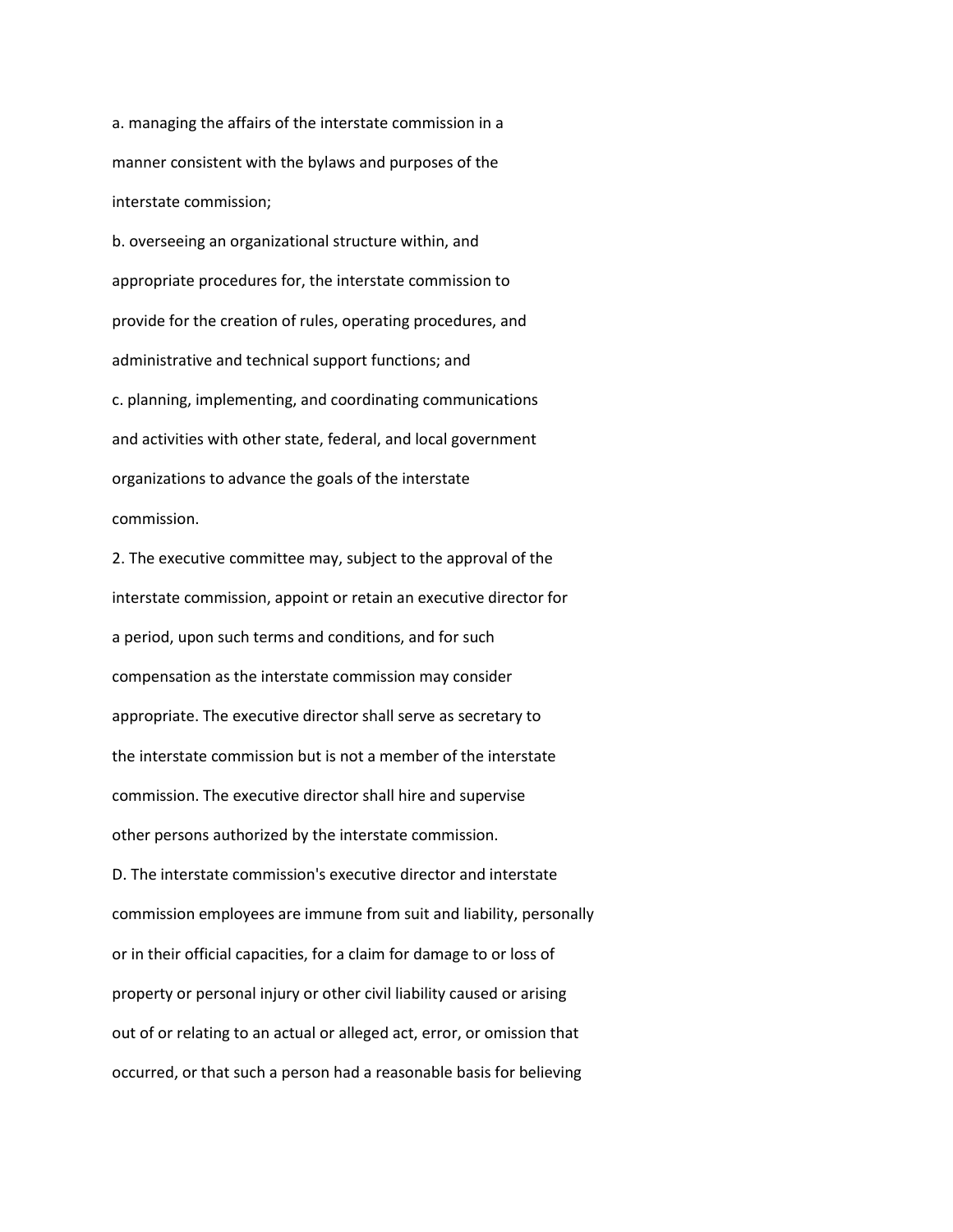occurred, within the scope of interstate commission employment, duties, or responsibilities. However, a person is not protected from suit or liability for damage, loss, injury, or liability caused by the intentional or willful and wanton misconduct of the person. 1. The liability of the interstate commission's executive director, an employee, or a representative, acting within the scope of the person's employment or duties for acts, errors, or omissions occurring within the person's state may not exceed the limits of liability set forth under the Constitution and laws of that state for state officials, employees, and agents. The interstate commission is an instrumentality of the states for purposes of such an action. This subsection shall be construed to protect such person from suit or liability for damage, loss, injury, or liability caused by the intentional or willful and wanton misconduct of the person.

2. The interstate commission shall defend the executive director and its employees and, subject to the approval of the attorney general or other appropriate legal counsel of a member state represented by an interstate commission representative, shall defend the interstate commission representative in a civil action seeking to impose liability arising out of an actual or alleged act, error, or omission that occurred within the scope of interstate commission employment, duties or responsibilities, or that the defendant reasonably believed occurred within the scope of interstate commission employment, duties, or responsibilities,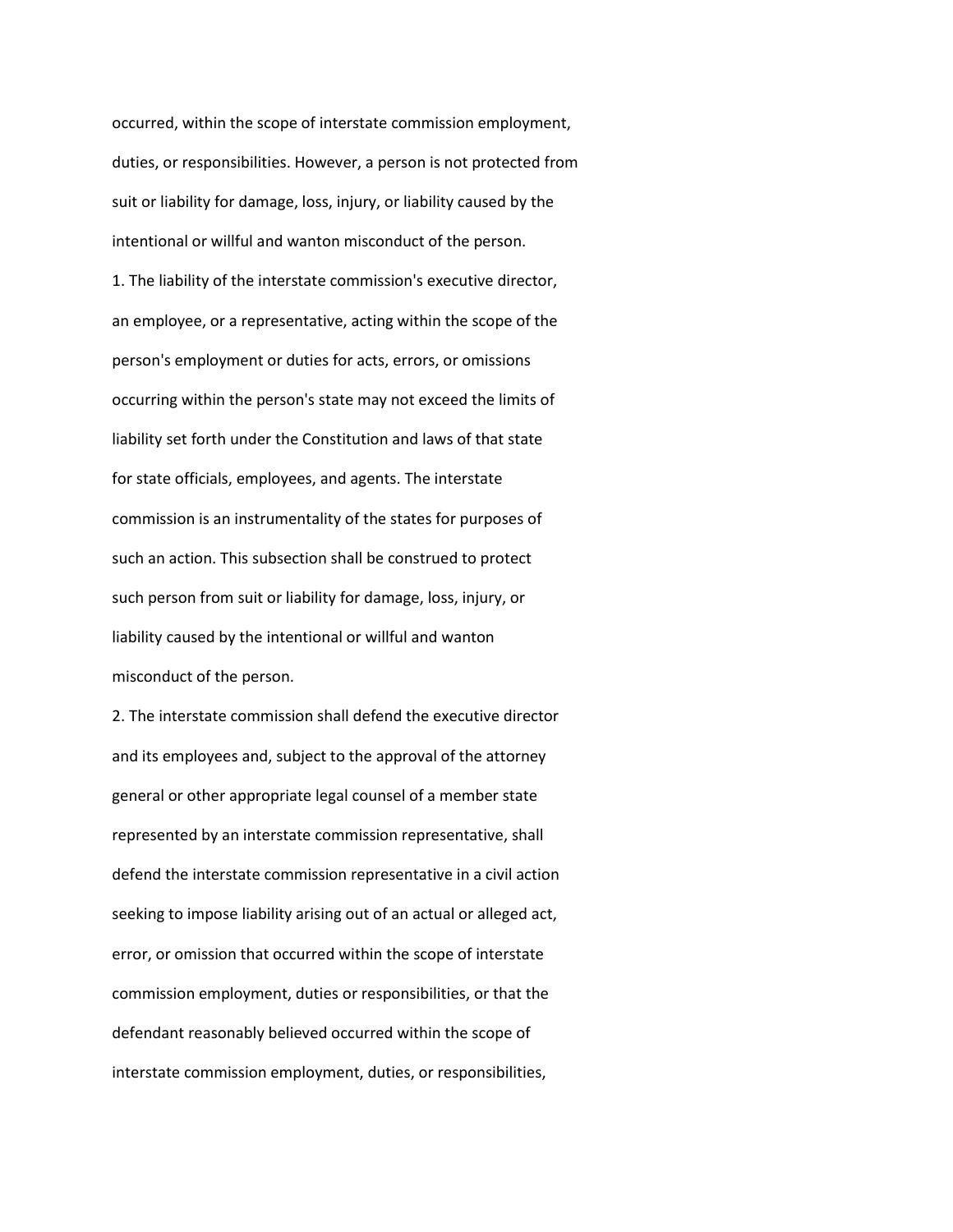provided that the actual or alleged act, error, or omission did not result from intentional or willful and wanton misconduct on the part of the defendant.

3. To the extent not covered by the state involved, a member state, the interstate commission, and the representatives and employees of the interstate commission are held harmless in the amount of a settlement or judgment, including attorney's fees and costs, obtained against persons arising out of an actual or alleged act, error, or omission that occurred within the scope of interstate commission employment, duties, or responsibilities, or that the persons reasonably believed occurred within the scope of interstate commission employment, duties, or responsibilities, provided that the actual or alleged act, error, or omission did not result from intentional or willful and wanton misconduct on the part of the persons.

As added by P.L.21-2009, SEC.1.

IC 20-38-3-12

Rulemaking functions of commission

Sec. 12. ARTICLE XII. RULEMAKING FUNCTIONS OF THE

## INTERSTATE COMMISSION

A. The interstate commission shall adopt reasonable rules to effectively and efficiently achieve the purposes of this compact. However, if the interstate commission exercises its rulemaking authority in a manner that is beyond the scope of the purposes of or power granted under this compact, the action by the interstate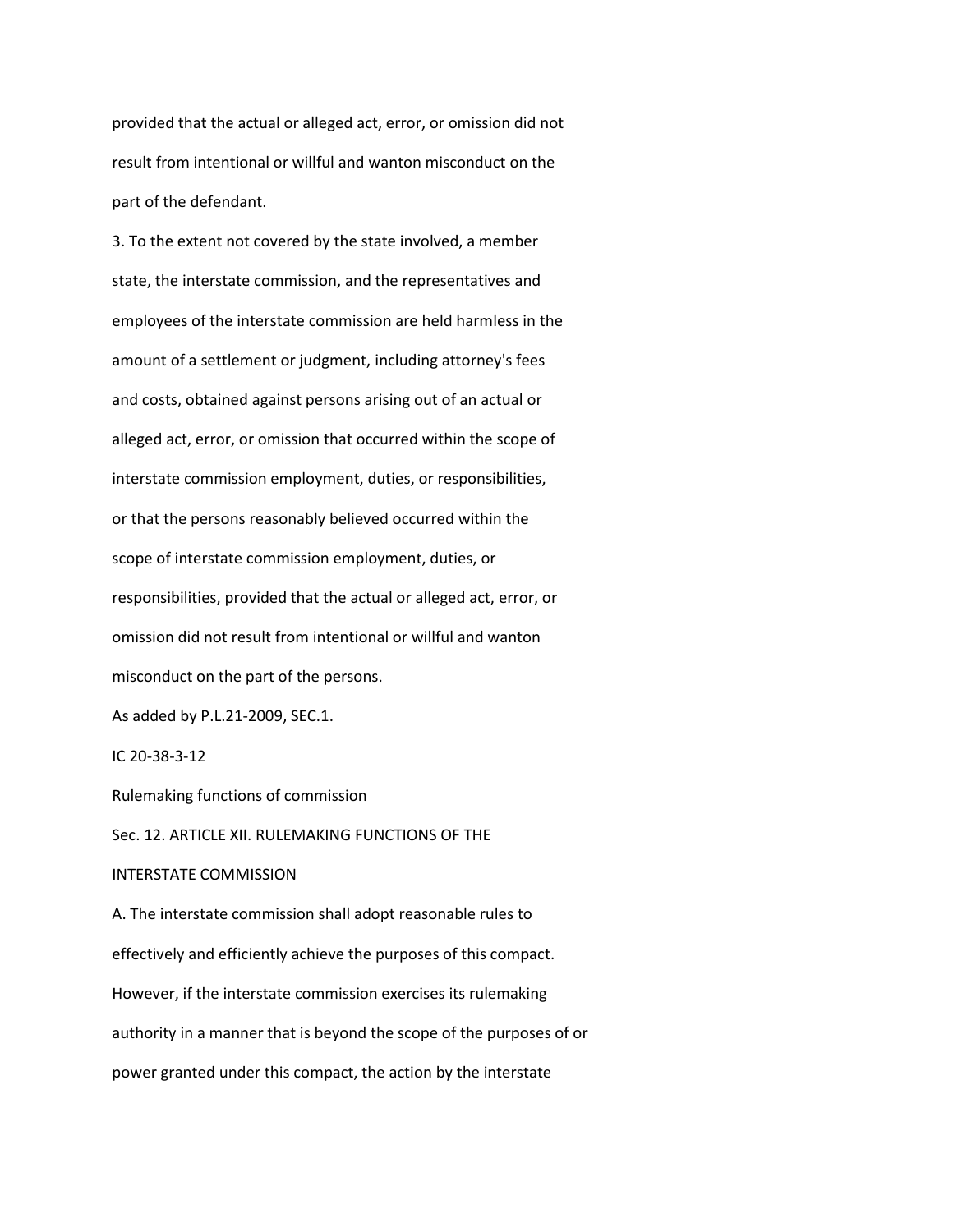commission is invalid and has no force or effect.

B. Rules shall be made under a rulemaking process that substantially conforms to the "Model State Administrative Procedure Act," of 1981 Act, Uniform Laws Annotated, Vol. 15, p. 1 (2000) as amended, as may be appropriate to the operations of the interstate commission.

C. Not later than thirty (30) days after a rule is adopted, a person may file a petition for judicial review of the rule. However, the filing of a petition does not stay or otherwise prevent the rule from becoming effective unless a court finds that the petitioner has a substantial likelihood of success. The court shall defer to the actions of the interstate commission consistent with applicable law and shall not find the rule to be unlawful if the rule represents a reasonable exercise of the interstate commission's authority.

D. If a majority of the legislatures of the member states rejects a rule by enactment of a statute or resolution in the same manner used to adopt the compact, the rule has no further force and effect in any compacting state.

As added by P.L.21-2009, SEC.1.

IC 20-38-3-13

Oversight, enforcement, and dispute resolution Sec. 13. ARTICLE XIII. OVERSIGHT, ENFORCEMENT, AND

DISPUTE RESOLUTION

A. Oversight

1. The executive, legislative, and judicial branches of state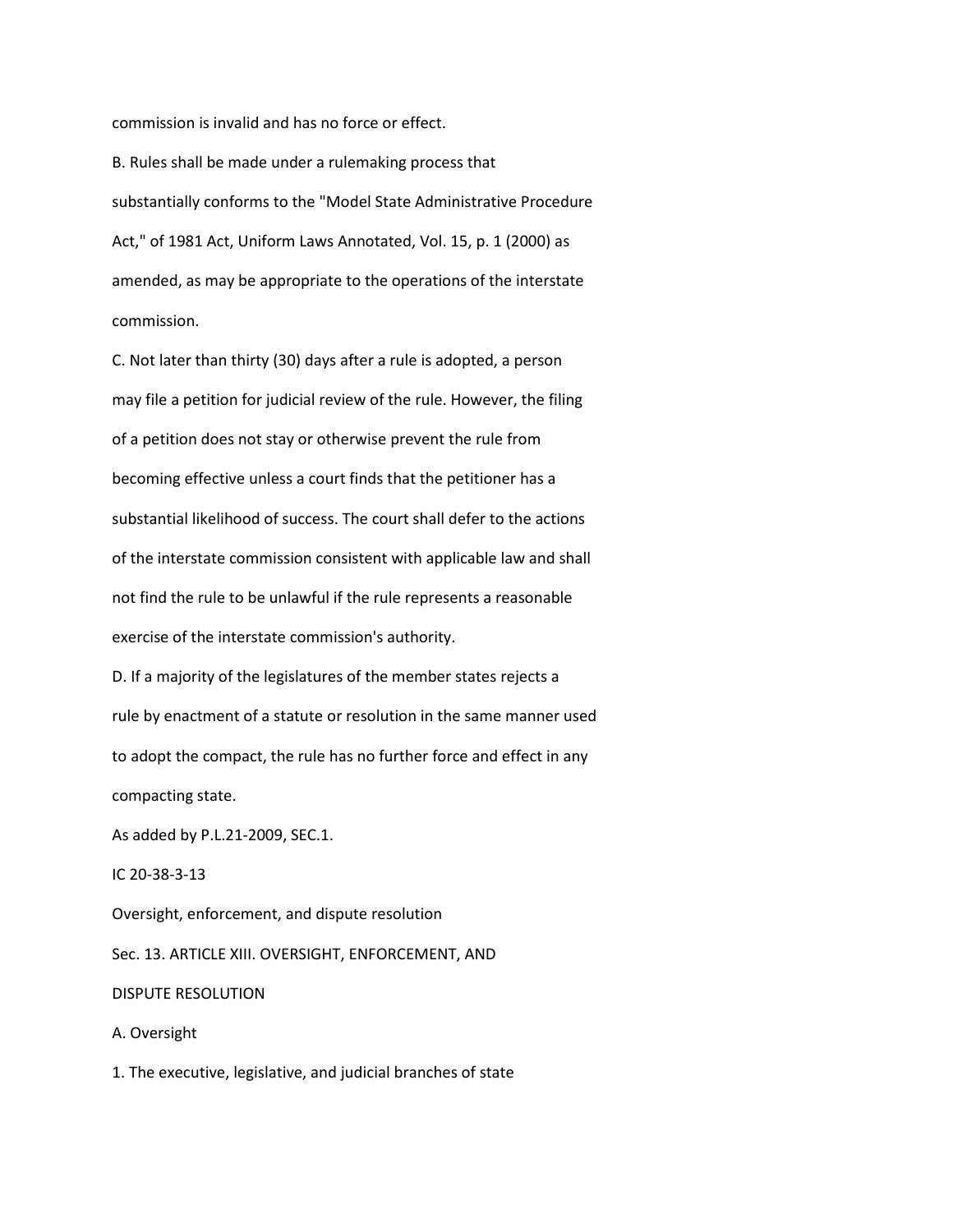government in each member state shall enforce this compact and take all actions necessary and appropriate to effectuate the compact's purposes and intent. This compact and the rules adopted under this compact have standing as statutory law. 2. All courts shall take judicial notice of this compact and the rules adopted under this compact in any judicial or administrative proceeding in a member state pertaining to the subject matter of this compact that may affect the powers, responsibilities, or actions of the interstate commission. 3. The interstate commission is entitled to receive all service of process in any proceeding and has standing to intervene in the proceeding for all purposes. Failure to provide service of process to the interstate commission renders a judgment or an order void as to the interstate commission, this compact, or adopted rules.

B. If the interstate commission determines that a member state has defaulted in the performance of its obligations or responsibilities under this compact, the bylaws, or the adopted rules, the interstate commission shall do the following:

1. Provide written notice to the defaulting state and other member states of the nature of the default, the means of curing the default, and any action taken by the interstate commission. The interstate commission shall specify the conditions by which the defaulting state must cure its default.

2. Provide remedial training and specific technical assistance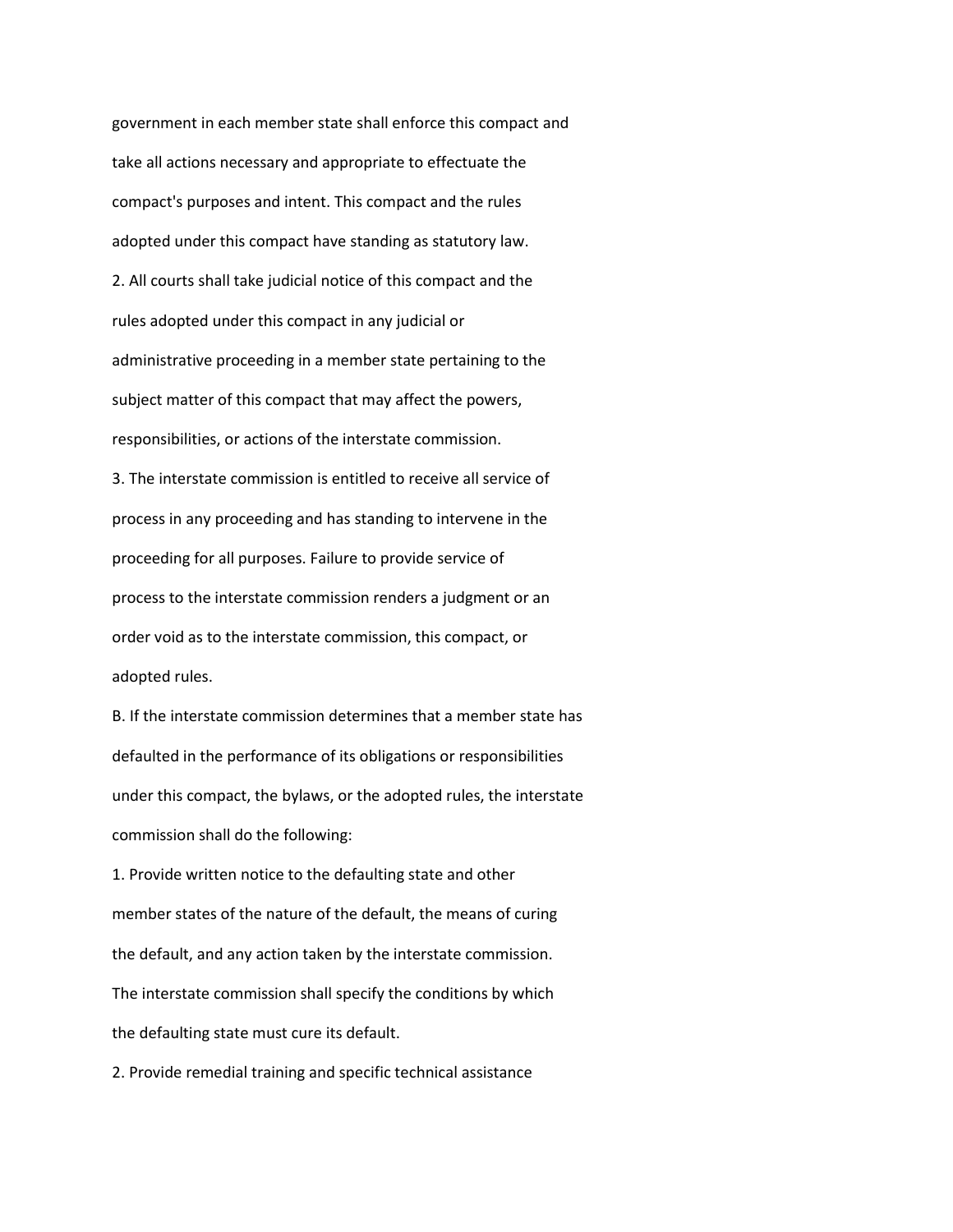regarding the default.

3. If the defaulting state fails to cure the default, the defaulting state shall be withdrawn from this compact upon an affirmative vote of a majority of the member states, and all rights, privileges, and benefits conferred by this compact are terminated from the effective date of the defaulting state's withdrawal. A cure of the default does not relieve the offending state of obligations or liabilities incurred during the period of the default.

4. Suspension or termination of membership in this compact shall be imposed only after all other means of securing compliance have been exhausted. Notice of intent to suspend or withdraw shall be given by the interstate commission to the governor, the majority and minority leaders of the defaulting state's legislature, and each of the member states.

5. The member state that has been suspended or withdrawn is responsible for all assessments, obligations, and liabilities incurred through the effective date of its suspension or termination, including obligations, the performance of which extends beyond the effective date of suspension or withdrawal. 6. The interstate commission shall not bear any costs relating to any member state that has been found to be in default or that has been suspended or withdrawn from this compact unless otherwise mutually agreed upon in writing between the interstate commission and the defaulting member state.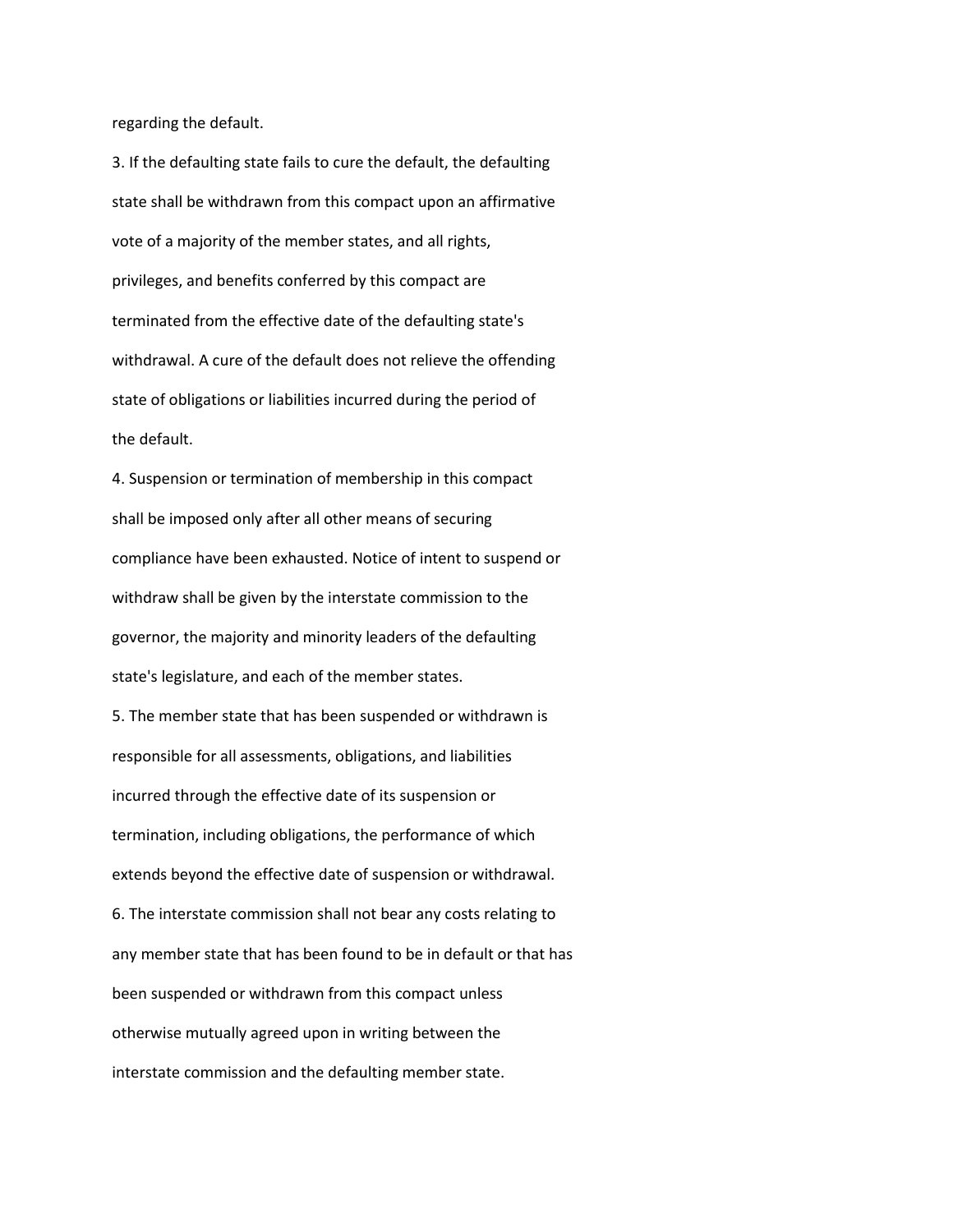7. The defaulting member state may appeal the action of the interstate commission by petitioning the United States District Court for the District of Columbia or the federal district where the interstate commission has its principal offices. The prevailing party shall be awarded all costs of such litigation, including reasonable attorney's fees.

C. Dispute Resolution

1. The interstate commission shall attempt, upon the request of a member state, to resolve disputes that are subject to this compact and that may arise among member states and between member and nonmember states.

2. The interstate commission shall adopt a rule providing for both mediation and binding dispute resolution for disputes as appropriate.

D. Enforcement

1. The interstate commission, in the reasonable exercise of its discretion, shall enforce the provisions and rules of this compact.

2. The interstate commission may, by majority vote of the members, initiate legal action in the United States District Court for the District of Columbia or, at the discretion of the interstate commission, in the federal district where the interstate commission has its principal offices, to enforce compliance with this compact and its adopted rules and bylaws against a member state in default. The relief sought may include both injunctive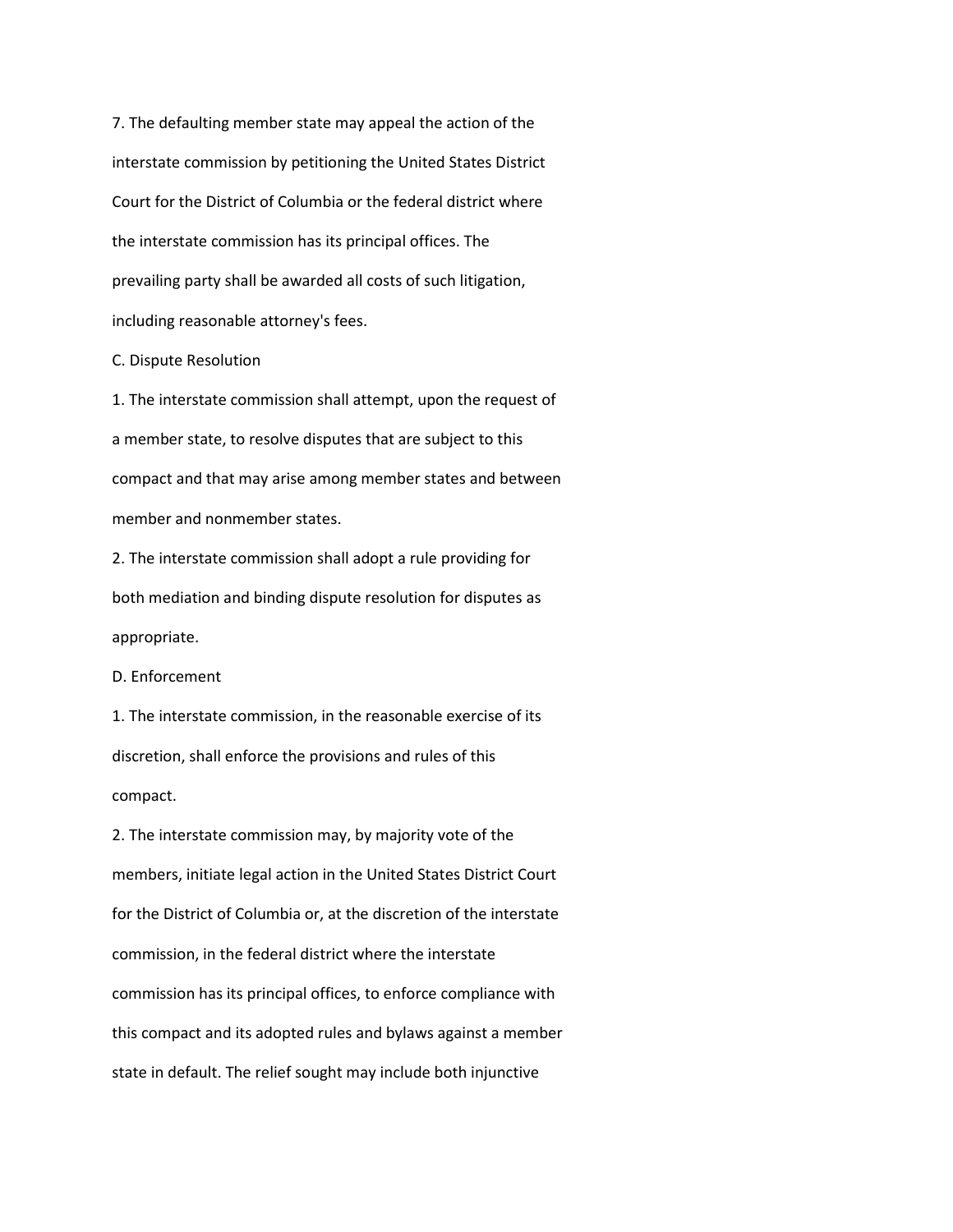relief and damages. In the event judicial enforcement is necessary, the prevailing party shall be awarded all costs of such litigation, including reasonable attorney's fees. 3. The remedies set forth in this section are not the exclusive remedies of the interstate commission. The interstate commission may avail itself of any other remedies available under state law or the regulation of a profession. As added by P.L.21-2009, SEC.1. Amended by P.L.1-2010, SEC.82. IC 20-38-3-14 Financing of commission Sec. 14. ARTICLE XIV. FINANCING OF THE INTERSTATE COMMISSION A. The interstate commission shall pay, or provide for the payment of, the reasonable expenses of its establishment, organization, and ongoing activities. B. The interstate commission may levy on, and collect an annual assessment from, each member state to cover the cost of the operations and activities of the interstate commission and its staff. The total amount of the assessment must be sufficient to cover the interstate commission's annual budget as approved each year. The total annual assessment amount shall be allocated based upon a formula to be determined by the interstate commission, which shall adopt a rule binding upon all member states.

C. The interstate commission may not incur obligations of any kind before securing the funds adequate to meet the obligations, nor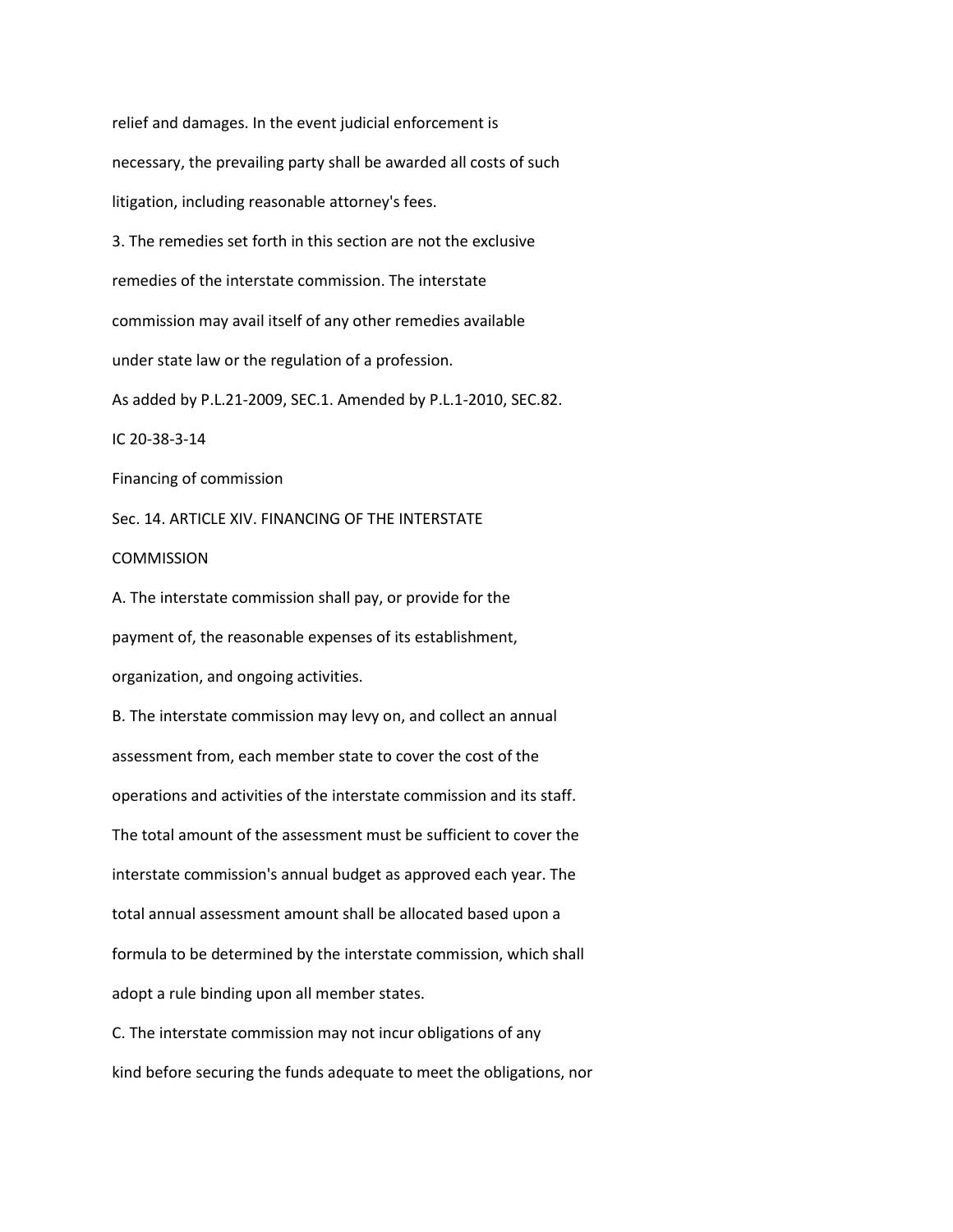shall the interstate commission pledge the credit of any of the member states, except by and with the authority of the member state. D. The interstate commission shall keep accurate accounts of all receipts and disbursements. The receipts and disbursements of the interstate commission are subject to the audit and accounting procedures established under its bylaws. However, all receipts and disbursements of funds handled by the interstate commission shall be audited yearly by a certified or licensed public accountant, and the report of the audit shall be included in and become part of the annual report of the interstate commission.

As added by P.L.21-2009, SEC.1.

IC 20-38-3-15

Member states, effective date, and amendment

Sec. 15. ARTICLE XV. MEMBER STATES, EFFECTIVE

DATE, AND AMENDMENT

A. Any state is eligible to become a member state.

B. This compact becomes effective and binding upon legislative enactment of the compact into law by at least ten (10) of the states. It becomes effective and binding as to any other member state upon enactment of the compact into law by that state. The governors of nonmember states or their designees shall be invited to participate in the activities of the interstate commission on a nonvoting basis before adoption of the compact by all states.

C. The interstate commission may propose amendments to this compact for enactment by the member states. An amendment shall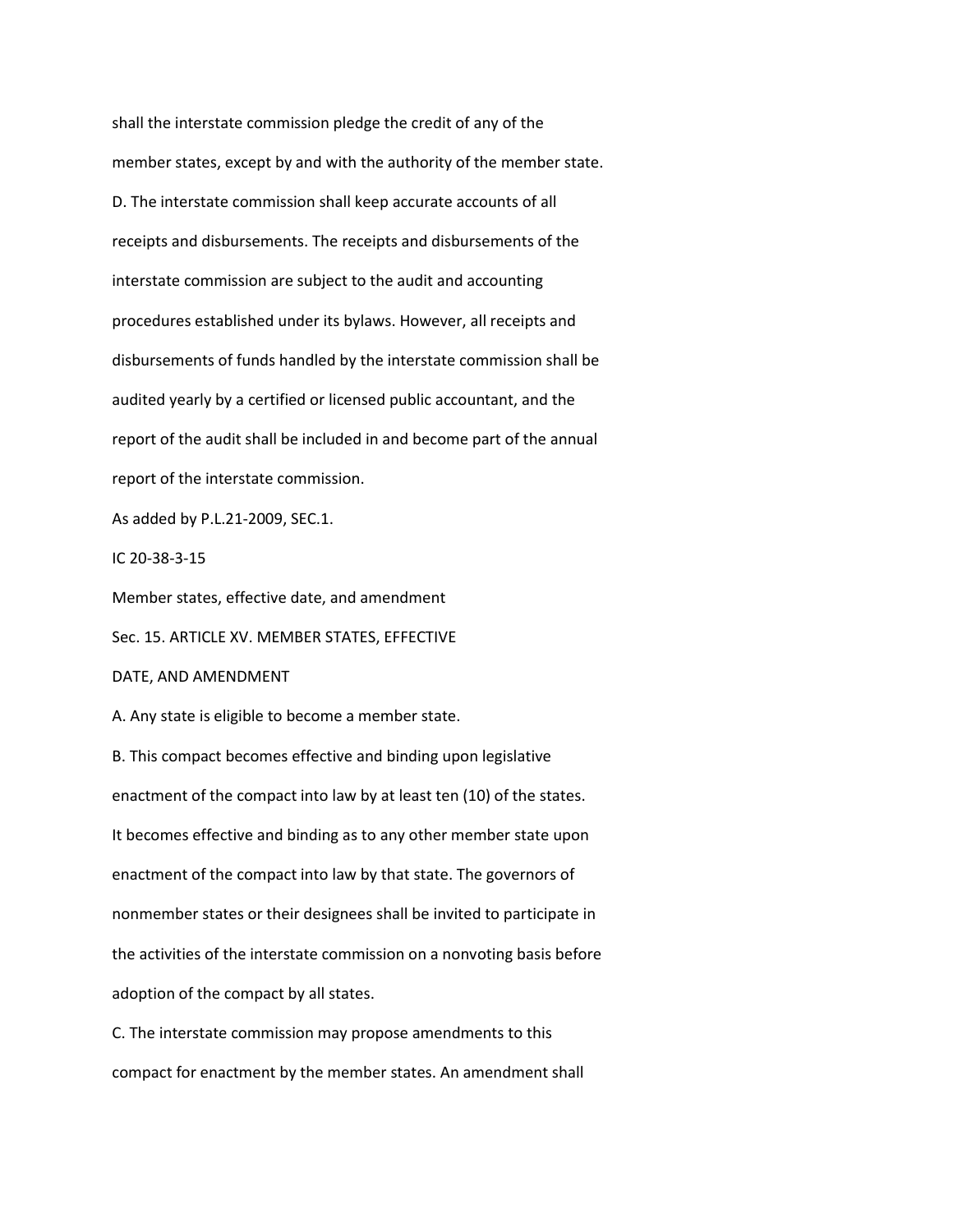not become effective and binding upon the interstate commission and the member states unless and until the amendment is enacted into law by unanimous consent of the member states. As added by P.L.21-2009, SEC.1. IC 20-38-3-16 Withdrawal and dissolution

Sec. 16. ARTICLE XVI. WITHDRAWAL AND DISSOLUTION

A. Withdrawal

1. Once effective, this compact continues in force and remains binding upon each and every member state. However, a member state may withdraw from this compact by repealing the statute that enacted the compact into law.

2. Withdrawal from this compact shall be by repealing the statute that enacted this compact into law but does not take effect until one (1) year after the effective date of the repealing statute and until written notice of the withdrawal has been given by the withdrawing state to the governor of each other member state.

3. The withdrawing state shall immediately notify the chairperson of the interstate commission in writing upon the introduction of legislation repealing this compact in the withdrawing state. The interstate commission shall notify the other member states of the withdrawing state's intent to withdraw within sixty (60) days of its receipt of the written notification.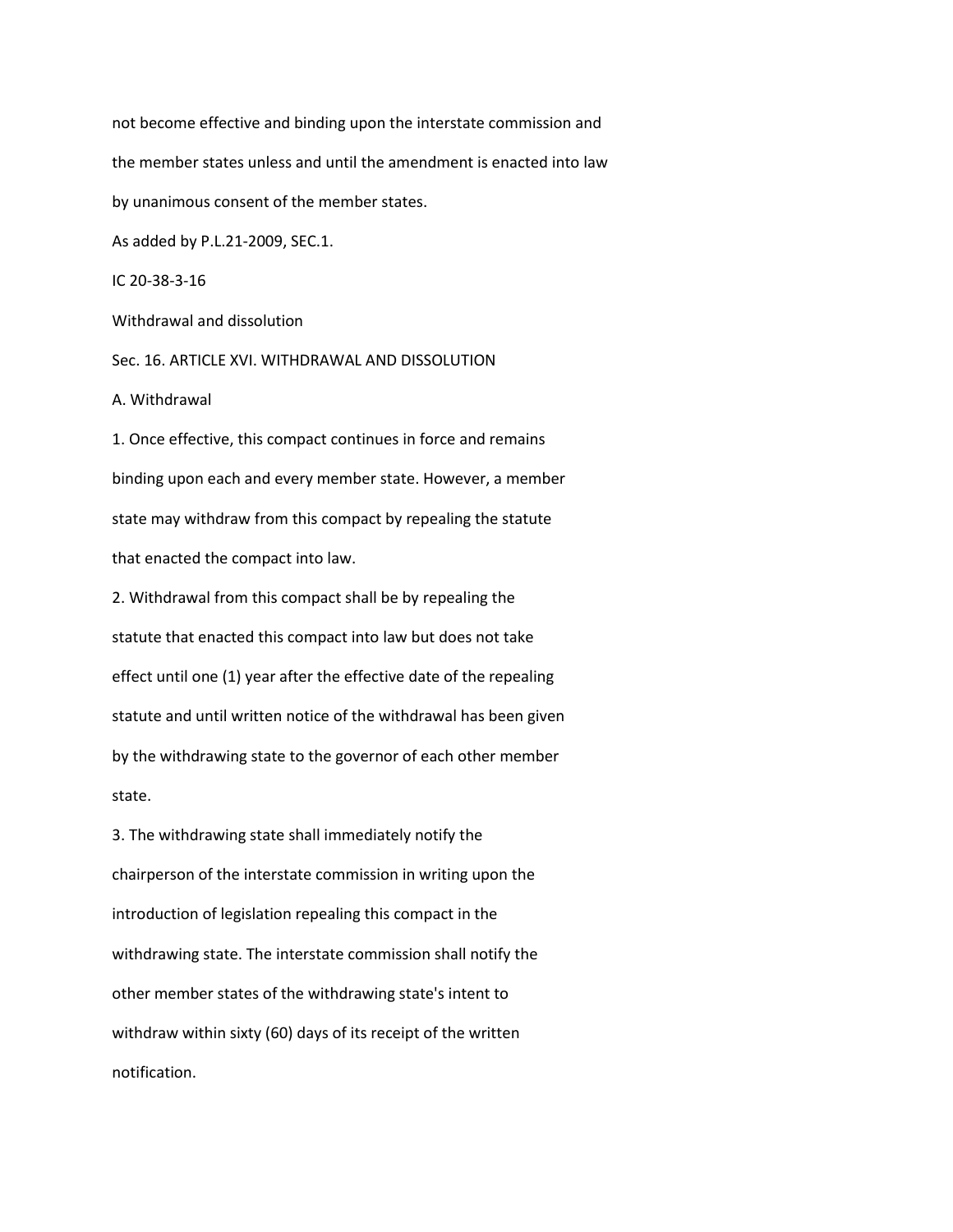4. The withdrawing state is responsible for all assessments, obligations, and liabilities incurred through the effective date of its withdrawal, including obligations, the performance of which extend beyond the effective date of withdrawal.

5. Reinstatement following withdrawal of a member state shall occur upon the withdrawing state reenacting this compact or upon a later date as determined by the interstate commission.

B. Dissolution of Compact

1. This compact dissolves effective upon the date of the withdrawal or default of the member state that reduces the membership in the compact to one (1) member state.

2. Upon the dissolution of this compact, this compact becomes void and is of no further force or effect, and the business and affairs of the interstate commission shall be concluded, and surplus funds shall be distributed, in accordance with the bylaws.

As added by P.L.21-2009, SEC.1.

IC 20-38-3-17

Severability and construction

Sec. 17. ARTICLE XVII. SEVERABILITY AND

## **CONSTRUCTION**

A. The provisions of this compact are severable, and if any phrase,

clause, sentence, or provision is considered unenforceable, the

remaining provisions of this compact are enforceable.

B. The provisions of this compact shall be liberally construed to